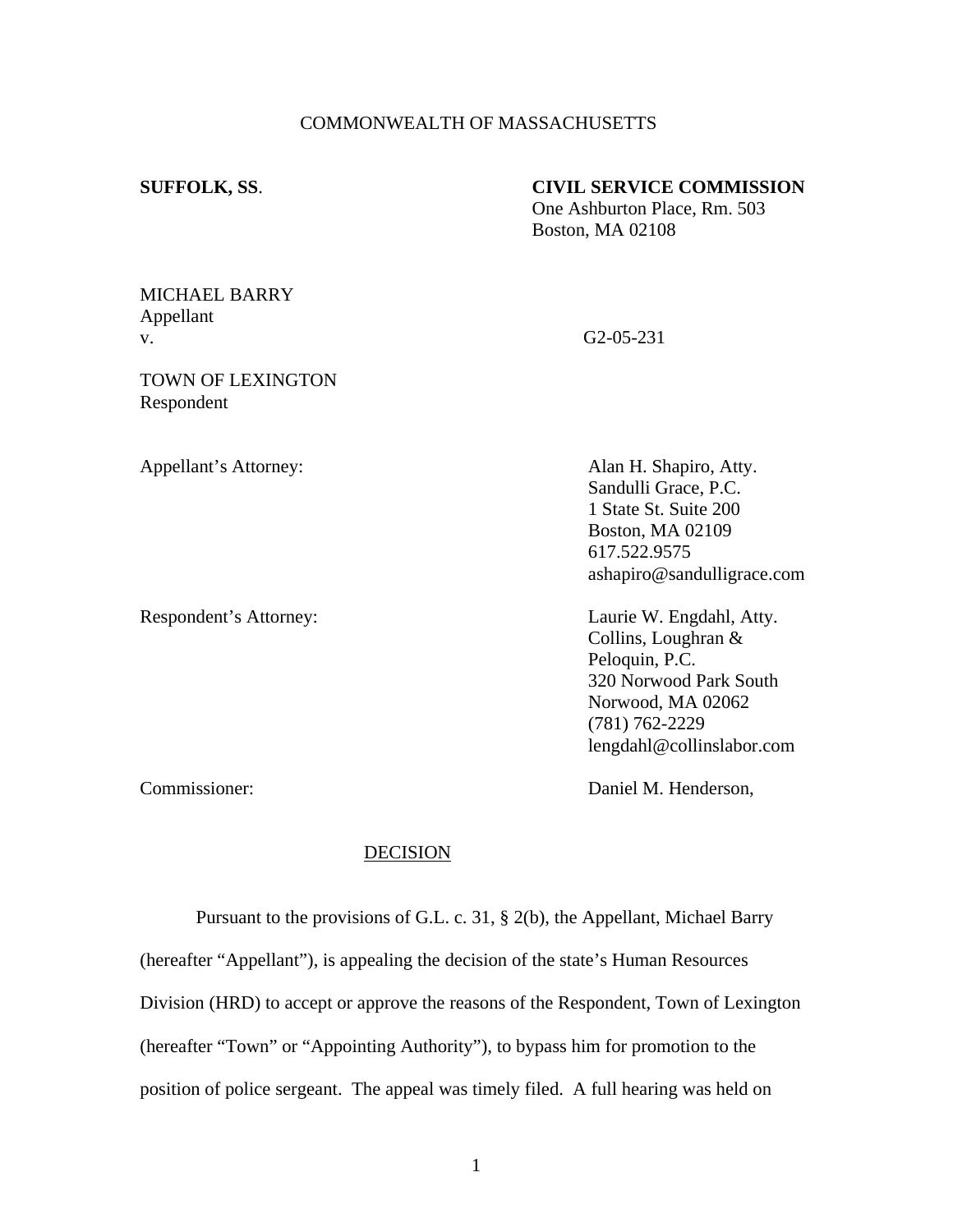October 4 and 25, 2007, at the offices of the Civil Service Commission. Four tapes were made of the hearing. The witnesses were sequestered.

## FINDINGS OF FACT:

1

Based upon the documents entered into evidence (Exhibits 1-19) and the testimony of the Appellant; Christopher Casey, Chief, Lexington Police Department; Mark Corr, Captain, Lexington Police Department; Joseph O'Leary, Lt. Det. Lexington Police Department; and Charles Sargent, Captain, Lexington Police Department, I find the following:

- 1. The Commonwealth's Human Resources Division, (HRD) did not have a representative appear at this hearing nor did it directly submit testimony or documentary evidence at the hearing. An HRD document packet did not appear in the Commission's case file. (Administrative notice)
- 2. The Lexington Town Manager is the Appointing Authority for the Lexington Police Department (hereafter "the Department"). (Ex. 2)
- 3. In the spring of 2005, the Town of Lexington sought a certified list of promotional candidates from HRD seeking to promote four Department patrol officers to the position of sergeant. (Ex. 1)
- 4. On or about April 6, 2005, the Town of Lexington received Certified List #250302 from HRD. The certification contained the names of nine Department patrol officers. (Ex. 1)
- 5. The Appellant's name appeared in the first position with a score of 88. (Ex. [1](#page-1-0))<sup>1</sup>

<span id="page-1-0"></span><sup>&</sup>lt;sup>1</sup> Although the certification in the record shows the Appellant in the first position, Officer Edward O'Brien had been placed at the top of the certification through prior litigation at the Civil Service Commission.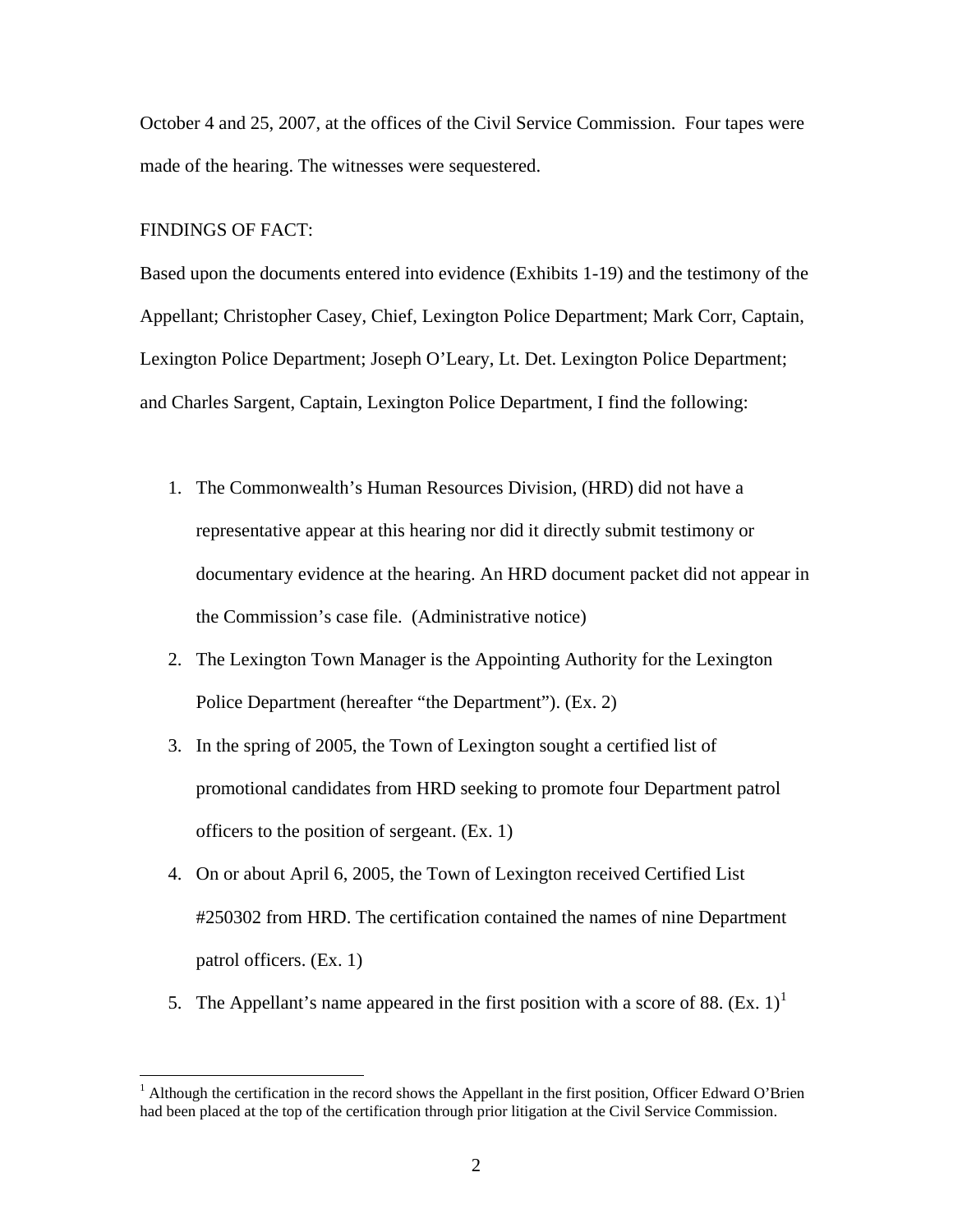- 6. Officers John Mazerall, Kevin Veno, Paul Callahan, James Rettman, Christopher Barry, Susan McIntyre, Tamzin Duffy, and Colleen McLean appeared sequentially in positions below the Appellant on the same certification. Mazerall's score was 85, Callahan's 81, and Christopher Barry's 80. (Ex. 1)
- 7. Chief Christopher Casey, in consultation with Captain Mark Corr, created a selection process for the sergeants' positions using two interview panels. The "Chief's panel," consisted of the three highest ranking officers in the Department: Chief Casey, Captain Charles Sargent and Corr. The "staff panel," included three lieutenants, including Joseph O'Leary, a police dispatcher, Detective and a School Resource Officer and Detective Steve Garabedian. (Ex. 4 and testimony of Casey and Corr)
- 8. Chief Casey testified that four (4) Sergeant and Three (3) Lieutenant Promotions were made in 2005 due to retirements. The qualities he was looking for in selecting the Sergeants were: respect of their peers, leadership, ability to motivate and influence others, forward thinking philosophy of community policing, mature judgment, and problem solving capacity. (Casey Testimony).
- 9. Captain Mark Corr invited certain people to serve on Panel 2 He testified that he asked the members of the two panels to formulate questions to be asked of the applicants. The Chief's panel created eleven questions and the Staff panel created twelve questions. (Ex. 5)
- 10. The panel interviews were conducted on April 27 & 28, 2005. Corr asked the members of the two panels to formulate questions to be asked of the applicants. The interviews were not recorded. There was no scoring system. The evaluation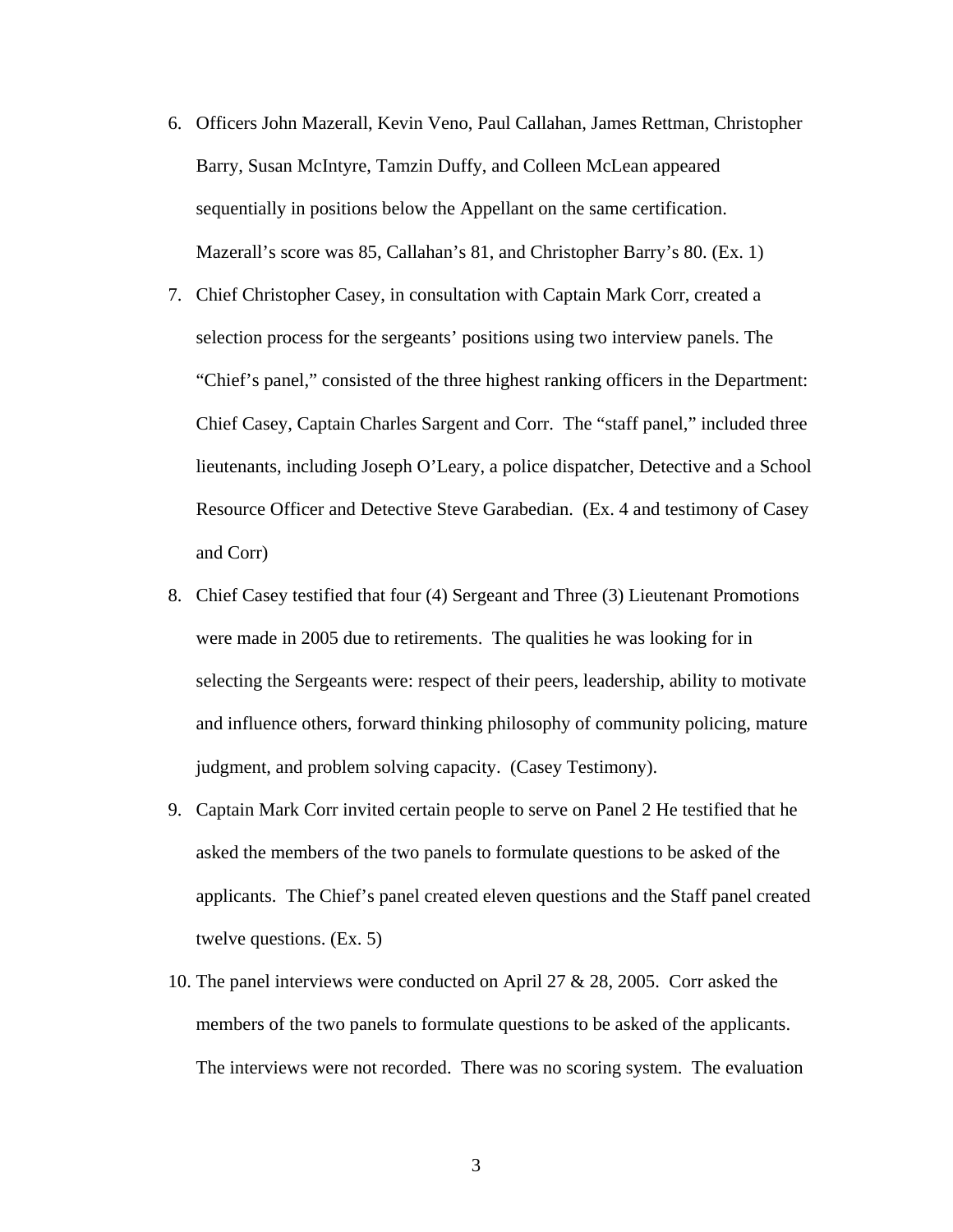was actually a "consensus" by majority opinion among the panel members. There was no prior discussion regarding what the correct answers were to the questions posed. It is unclear whether all of the questions were even asked of all of the candidates. (Casey, Corr, and O'Leary Testimony<sup>2</sup>; Ex.4 & 5).

- 11. Chief Casey testified that in the past, the Town had used evaluators from outside the police department in the selection process.
- 12. Chief Casey testified that he believed that mature judgment and problem solving were critical qualities for a police sergeant. He believed that in making the selections among the competing candidates, an assessment of their relative or comparative interpersonal and communication skills had to be made. He also felt that self-awareness is the first step in improvement. He believed that the Appellant was unable to admit that he had a bad temper or that he could not handle stressful situations well and therefore could not improve in those two areas. (Testimony of Casey)
- 13. After both panels concluded their interviews, they convened together to discuss the "strengths and growth areas" for each candidate and summarized such "strengths and growth areas" in a document. (Ex. 9 and testimony of Casey)
- 14. The Appellant was criticized in this document for alleged discrepancies between his answers to the questions and panelists' private assessments of his performance. (Ex. 9). According to Capt. Corr, the Staff panel was asked to accurately reflect on their personal experiences with each candidate in evaluating the candidates' answers. (Corr Testimony). The Appellant was particularly

 $\overline{a}$ 

 $2^2$  Compare Casey and Corr's doubts regarding whether all questions were posed to all applicants with O'Leary's claims that they were.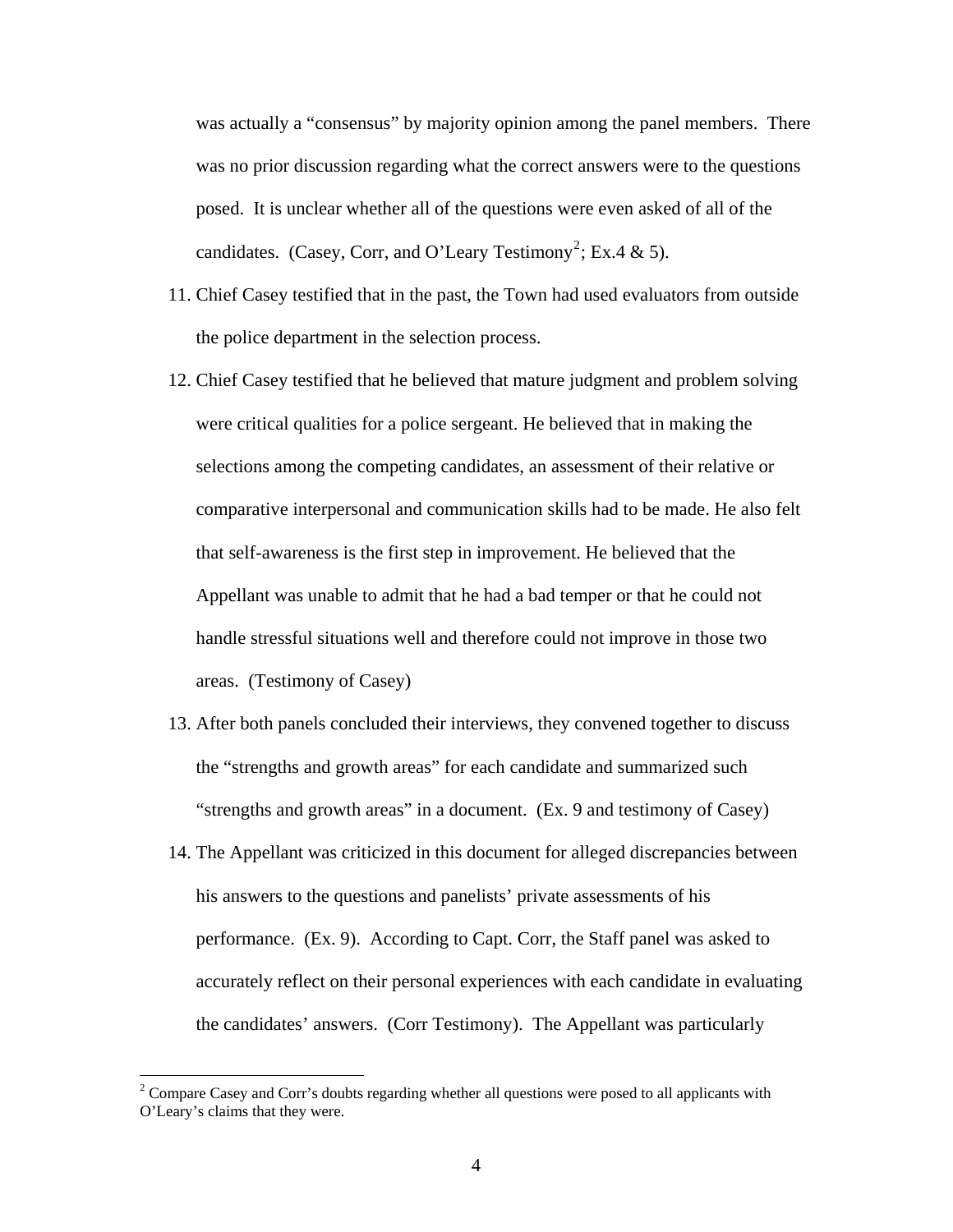criticized for supposedly having a propensity for losing his temper. (Corr Testimony; Ex. 9).

- 15. The Appellant testified that he and one of the members of the Staff panel, Detective Steve Garabedian, had engaged in heated discussions surrounding union issues prior to the interview process. Corr testified that one of the panel members, (Garabedian) stated to the Appellant; "you yelled at me two weeks ago", in effect stating that the Appellant's claim that he didn't lose his temper was a lie. The Appellant testified that on dates prior to his interview, he had "some conflict", "heated discussions" and "verbal sparring" with Garabedian. The Appellant also felt and publically acknowledged that Garabedian was an informant for Chief Casey, who would report any comments or statements he made to the Chief. (Ex. 9, Corr and Appellant's testimony)
- 16. Chief Casey testified that as part of the evaluation process he also reviewed three years of annual performance evaluations, job history and assignments, feedback from the community, and disciplinary history. (Testimony of Casey)
- 17. Chief Casey, as Chief, had access to or was generally familiar with the candidates' personnel files and/or background information prior to his decision on what information and for what period of time, would be considered for this promotional evaluation. (Testimony and Exhibits)
- 18. The Appellant's performance evaluations, (EPRS) for the previous three-year period reflected that he exceeded or met expectations in all areas, except for "attendance and punctuality" in 2004, when he needed fourteen sick days due to his wife's miscarriage and his own bronchitis. Chief Casey had approved of the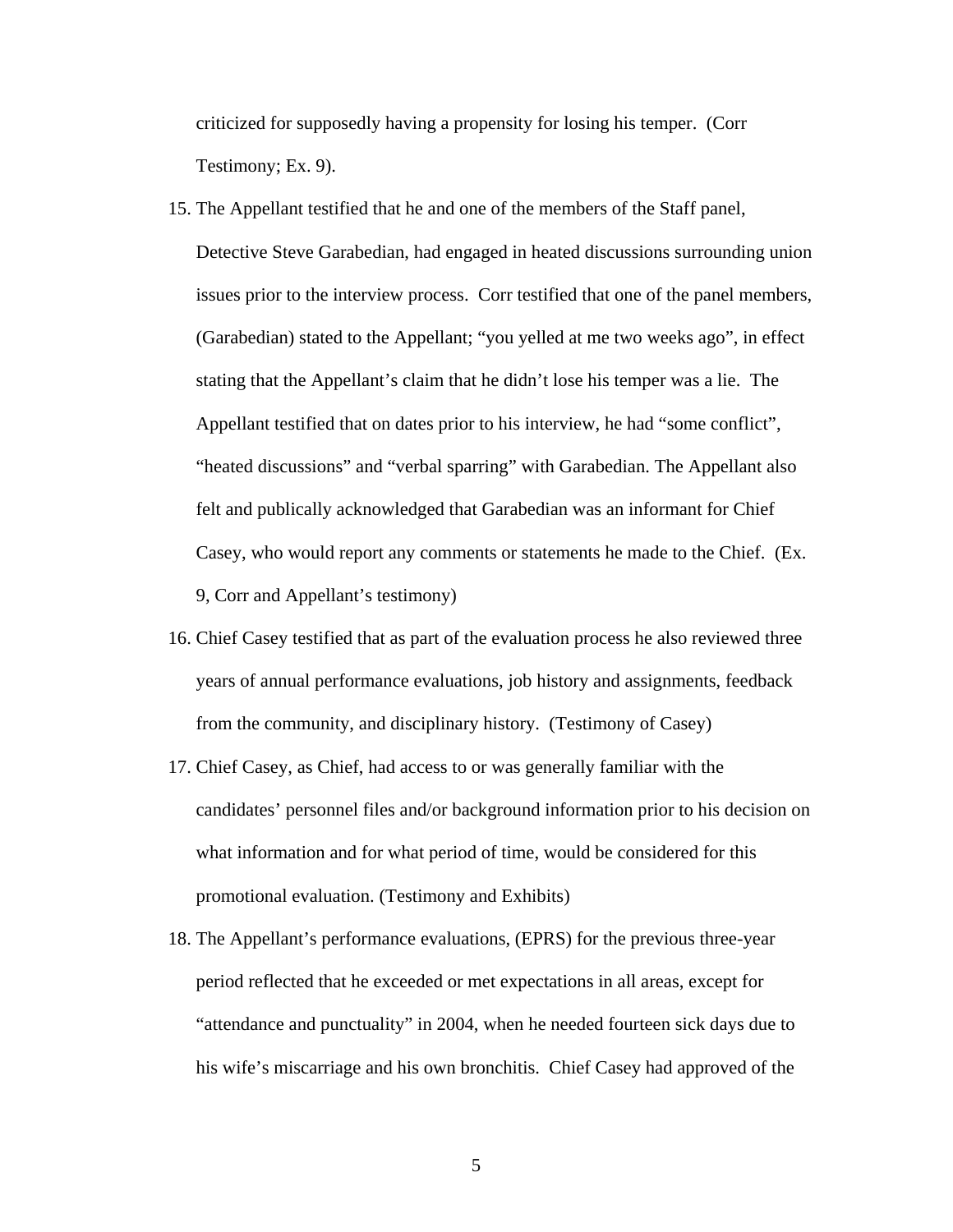time he took off for his wife's miscarriage, saying to him then "take the time off you need".(Ex. 13 and testimony of Appellant)

- 19. The Appellant's performance evaluations reflected that he had received a total of five "exceed expectations" over the previous three years. (Ex. 13)
- 20. No reference to Appellant's temper appear in the previous three performance evaluations reviewed, each of which included the statement, "He treats others with respect and courtesy" in the Teamwork and Cooperation category. (Ex. 13)
- 21. The Appellant's performance evaluation reflects that, in 2004, he testified in six court cases and his performance appeared in the "exceeds expectations" category. In 2003, he testified in three cases and his performance was in the "meets expectations" category. (Ex. 13). Officer Christopher Barry apparently did not go to court over the period of 2002-2004, since his performance evaluations show no court activity during the previous three years. Testimony as a witness in court is an important duty and responsibility of a police officer. (Administrative notice, Testimony, Ex. 14).
- 22. Christopher Barry, who was promoted over the Appellant, had an eight point lower score on the HRD list, had four "exceeds expectations" and one "below expectations", for traffic enforcement, over the same three-year period. (Ex. 14)
- 23. Christopher Barry had seven years of service, in comparison to the Appellant's nine, at the time of the bypass. (Ex. 6)
- 24. Both the Appellant and Christopher Barry had Master's degrees in Criminal Justice. (Ex. 2)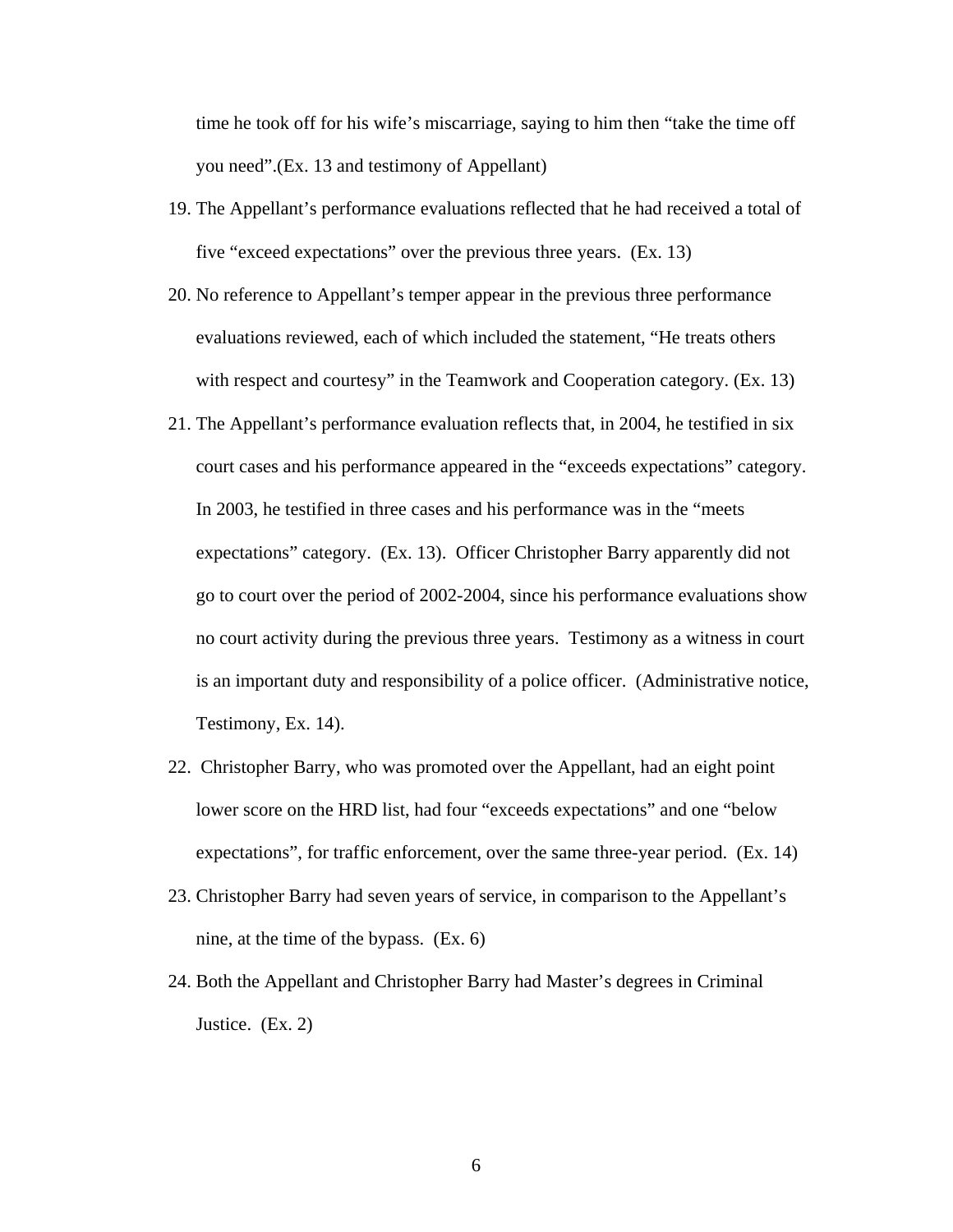- 25. An employee in a promotional situation would reasonably expect his or her employer to review and incorporate past performance reviews (EPRS) in the process of evaluation for the promotion. Here, the Appellant actually had better performance reviews than appointee Christopher Barry. However, the Department failed to properly utilize and weigh these objective performance reviews in their evaluation process for "personnel determinations"; despite a statutory obligation to do so. See G.L. chapter 31, § 5, 6A, 6B & 6C. (Administrative notice, Testimony, Exhibit 14)
- 26. Lt. Detective Joseph O'Leary was a member of interview panel 2, the "Staff Panel". O'Leary had 37 years of service on the Lexington Police Department. He testified and described the panels reaching a "consensus" opinion, as agreed upon by a "majority". He described the incident of the Appellant's alleged temper being a "heated discussion not an argument". Regarding the Appellant's union activity, he testified that "He (Appellant) had to be a bad guy at times". He also testified that the Appellant's union activities may have been part of the panel's discussion. O'Leary appraised bypassing-appointee Christopher Barry as having: "strong community ties", "good roots", "institutional knowledge" and answered the interview questions "with confidence", due to the fact that he was a "thirdgeneration police officer". (Testimony of O'Leary)
- 27. Lt. O'Leary testified in a straight-forward, unhesitant manner. He is loyal to the Department. His use of common descriptive expressions was spontaneous and rang true. His memory of some relevant specifics was missing but overall his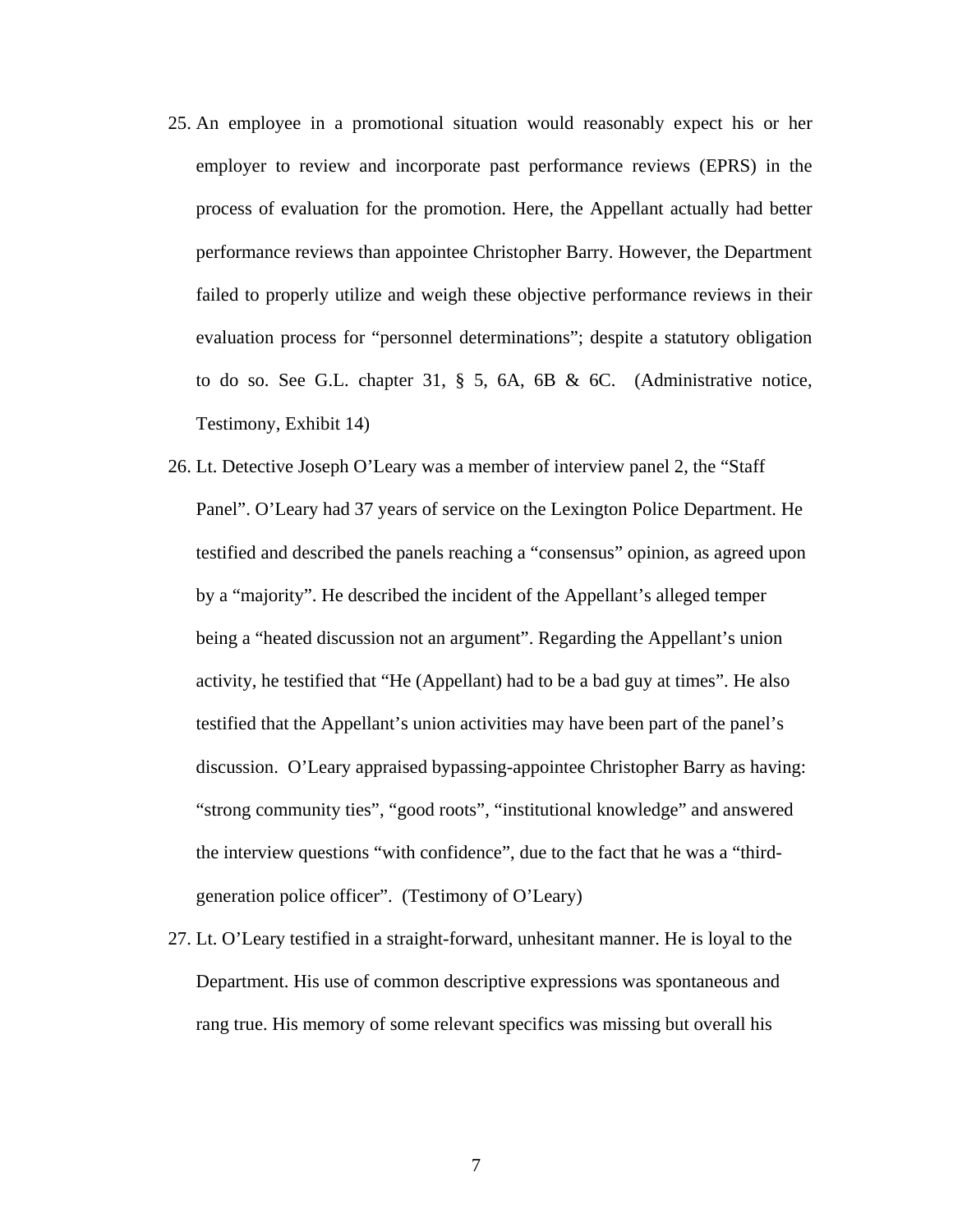testimony is believable. He is a credible witness. ( Testimony and demeanor of O'Leary)

28. Captain Charles Sargent testified at this hearing. He also was on one of the interview panels. He is a past vice president of the patrolman's union. He has known the Appellant for nine plus years and has been his supervisor. He testified that he did not tell the Appellant that he would have been promoted but for his union activities or that the Chief was "pissed off" at him for his union activities. He and Captain Corr divided up the candidates to speak with after the promotion interviews to explain what had happened. He spoke with the Appellant. He believed that his main purpose was to tell the Appellant how others in the Department viewed him and their relationship with him. He told the Appellant that he was viewed as "argumentative" and his biggest issue was "loss of his temper". He stated that the patrol staff was not happy at that time with the layoffs and were "irritated" at the delivery of the packets to the BOS members at home. He had discussed that issue with Chief Casey and suggested that BOS pick up the packets, although he was not in the "Chief's inner circle" and not in the "Chief's confidence". He was aware of the PSSCR final report and was positive that it had been discussed at the Department management meetings but could not remember the specific meetings. He read the report and discussed it with the Chief. However, he could not identify the other management people who discussed it at the meetings or the specific discussion. He assumed that the Appellant was the source of the information, viewed as criticism and cited in the report. He believes that the Appellant is not difficult to deal with but is "very reasonable" and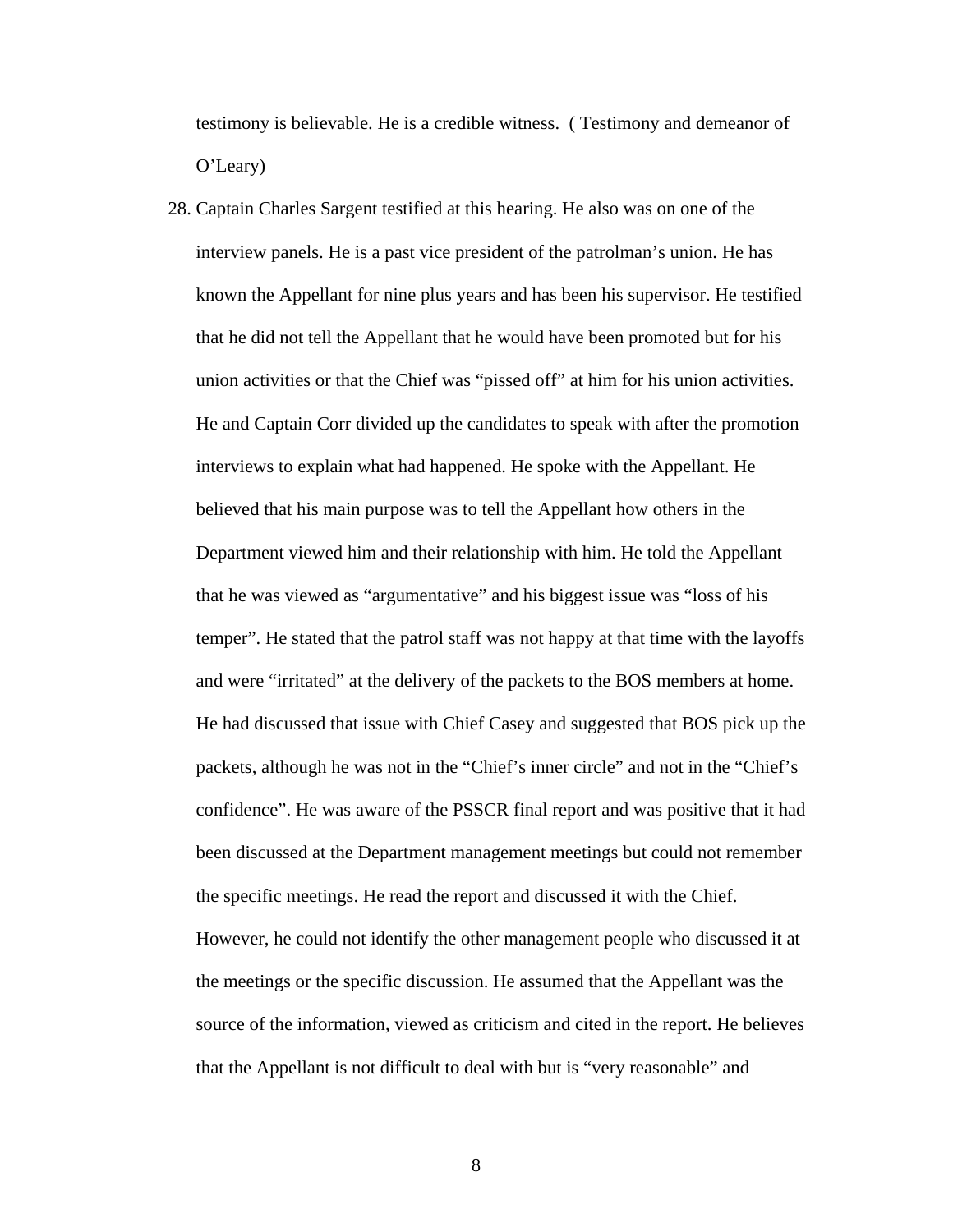"responsible". He believes that the Appellant did what was expected of him for the union membership and was a "vigorous advocate". ( Testimony of Sargent)

- 29. From September 2003 to September 2005, the Appellant served as the President of the patrol officers' union in the Department. During that period, he filed five to six grievances, whereas his predecessor filed only one. One issue raised by the Appellant as Union President involved his protesting the delivery of document packages to the Selectmen. The Appellant believed that this was an improper use of limited police personnel. He heard that the command staff was upset about his protest. He was told by Lt. O'Connell and Capt. Sargent that his actions on this issue really "pissed off" the Chief. Chief Casey testified that he believed the packet delivery issue was too minor ("small potatoes") to be protested and a protest should have been reserved for a more serious issue, and thereby "save political capital". (Testimony of Appellant and Casey)
- 30. . The PSSRC was created by the Board of Selectmen to make recommendations to the Board of Selectmen to deal with the effects of the significant reductions in resources in public safety in Lexington. While also Union President, the Appellant volunteered to sit on the Public Safety Staffing Review Committee ("PSSRC"). He attended approximately 24 meetings, between January 6, 2004, and September 1, 2004 (Ex. 16 at 8-9). The PSSRC was chaired by Northeastern University Criminal Justice Professor Emeritus Edith E. Flynn, Ph.D. (Ex. 16). In the Acknowledgements to the PSSRC Final Report, "[s]pecial appreciation" was given to the Appellant and he was listed as "representing the Lexington Police Department." (Ex. 16 at 2).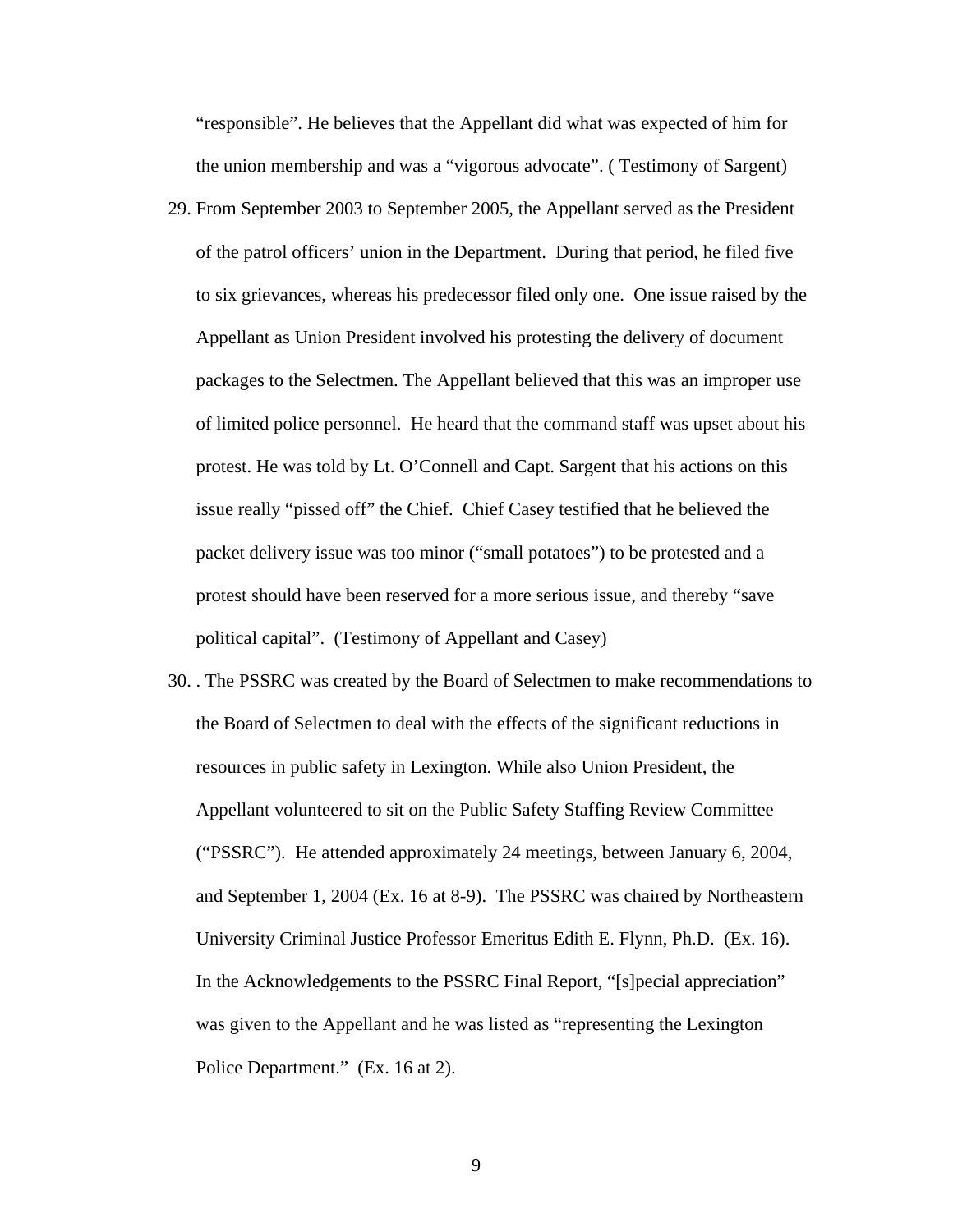- 31. Also serving on the PSSRC with the Appellant, was then-Lt. Mark Corr, who was appointed by Chief Casey. (Testimony and Exs. 16 & 17)
- 32. During PSSRC meetings, Appellant offered a number of criticisms of the Department, including the inadequacy of the bulletproof vests issued to officers, defective radios, and the Department's outmoded computer system. These concerns were reflected in the PSSRC's Final Report, which was critical of Chief Casey's stewardship of the police department. . A survey by PSSRC was conducted of police officers, by a questionnaire with guaranteed anonymity. The survey results found that over 90% of the officers who responded, (68%) of total, blamed decisions by Department management for low morale in the Department. (Ex. 16 at 40). In this Final Report, the PSSRC "strongly recommends that serious efforts be expended on team (Department) building, managerial skills and leadership training." By contrast, the Fire Chief was highly praised in the Report based on a review of the Fire Department's performance, leadership and morale, by a similar survey of the Fire Department's personnel. (Ex. 16 at 42, 49 and testimony of Appellant and Corr)

33. No candidate for sergeant other than Appellant served on the PSSRC. (Ex. 16)

34. During the Appellant's interview, Corr commented to the Appellant that the Appellant's statements during the PSSRC meetings led him to question the Appellant's loyalty to the Department. Corr denied having made this particular statement directly to the Appellant but could not remember if there had been any discussion of the Appellant's participation in the PSSRC during the interview process. (Testimony of Appellant and Corr)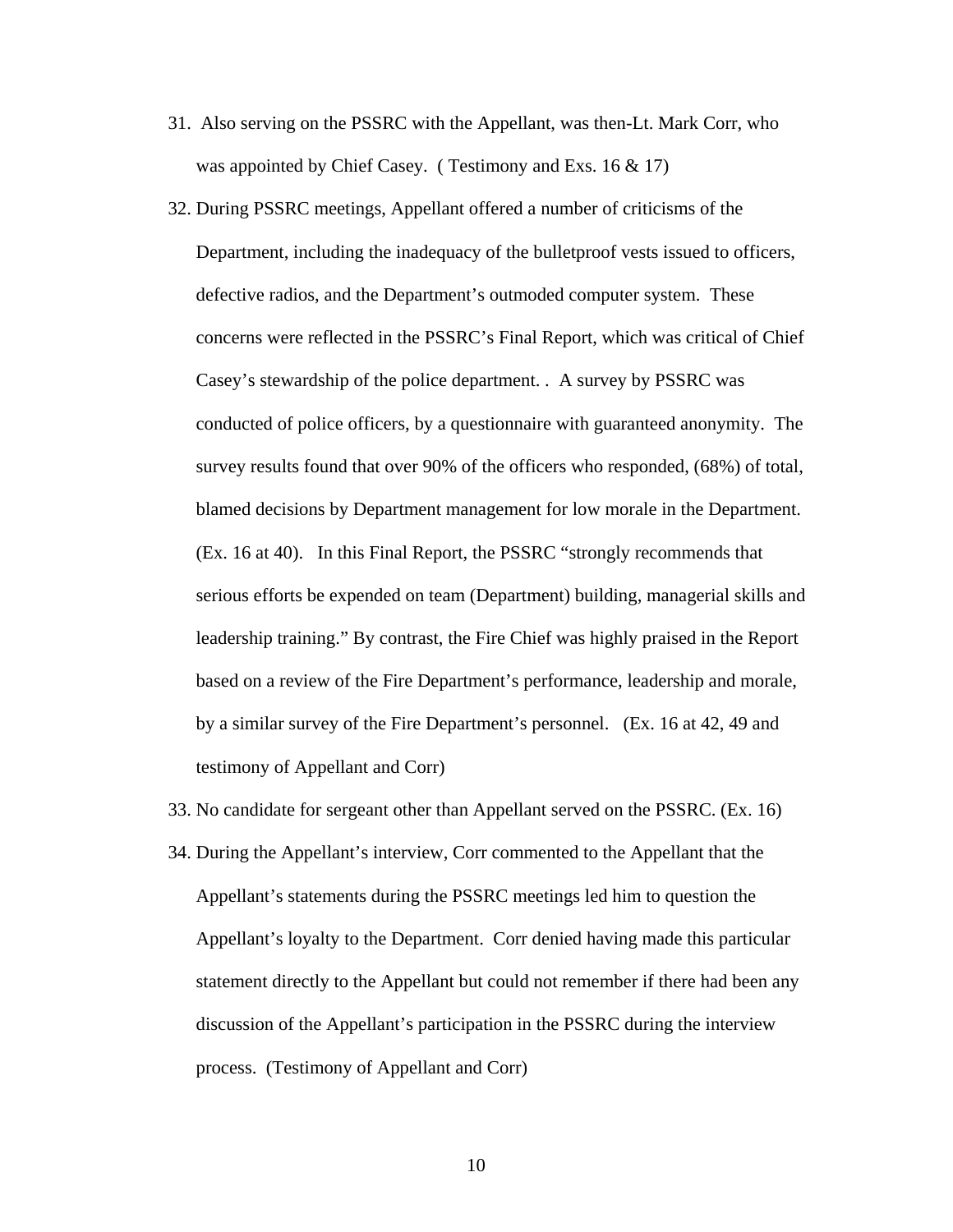- 35. Mark Corr told the Appellant in an aside during a PSSRC meeting that because he, Corr, was up for promotion, he needed to "watch what he said during meetings." (Appellant Testimony). Corr did not specifically deny having made this statement. On cross-examination, Corr testified that although he did not recall any specific conversation with the Appellant regarding this conversation, he could not say it did not occur. (Corr Testimony). Corr was promoted to Captain and was serving in that capacity by the time of the sergeant promotional process. (Corr Testimony)
- 36. The Department command staff, including Captain Corr, reacted defensively to the PSSRC Final Report, in its own written comments to that Final Report dated September 10, 2004. The Department specifically pointed out that the Appellant had not served the committee as a representative of the Department but as a union president representing the union membership. (Ex. 17 at 2) Chief Casey also complained in the written comments, about the anonymous survey questionnaire to the Department personnel regarding the Department morale and leadership. Chief Casey attempted by a robust and lengthy defense, to divert blame for the low morale and leadership opinion, on to the recent budget cuts. (Ex. 17 at 7-8)
- 37. The Appellant testified that he had a meeting with Chief Casey in end of October, 2004 at which Captain Raposa was present. Chief Casey was "kind of angry" then, regarding the perceived low morale in the Department. Casey blamed the low morale on the budget cuts and reduction of positions in the Department and specifically claimed that it was not due to "mismanagement". (Testimony of Appellant)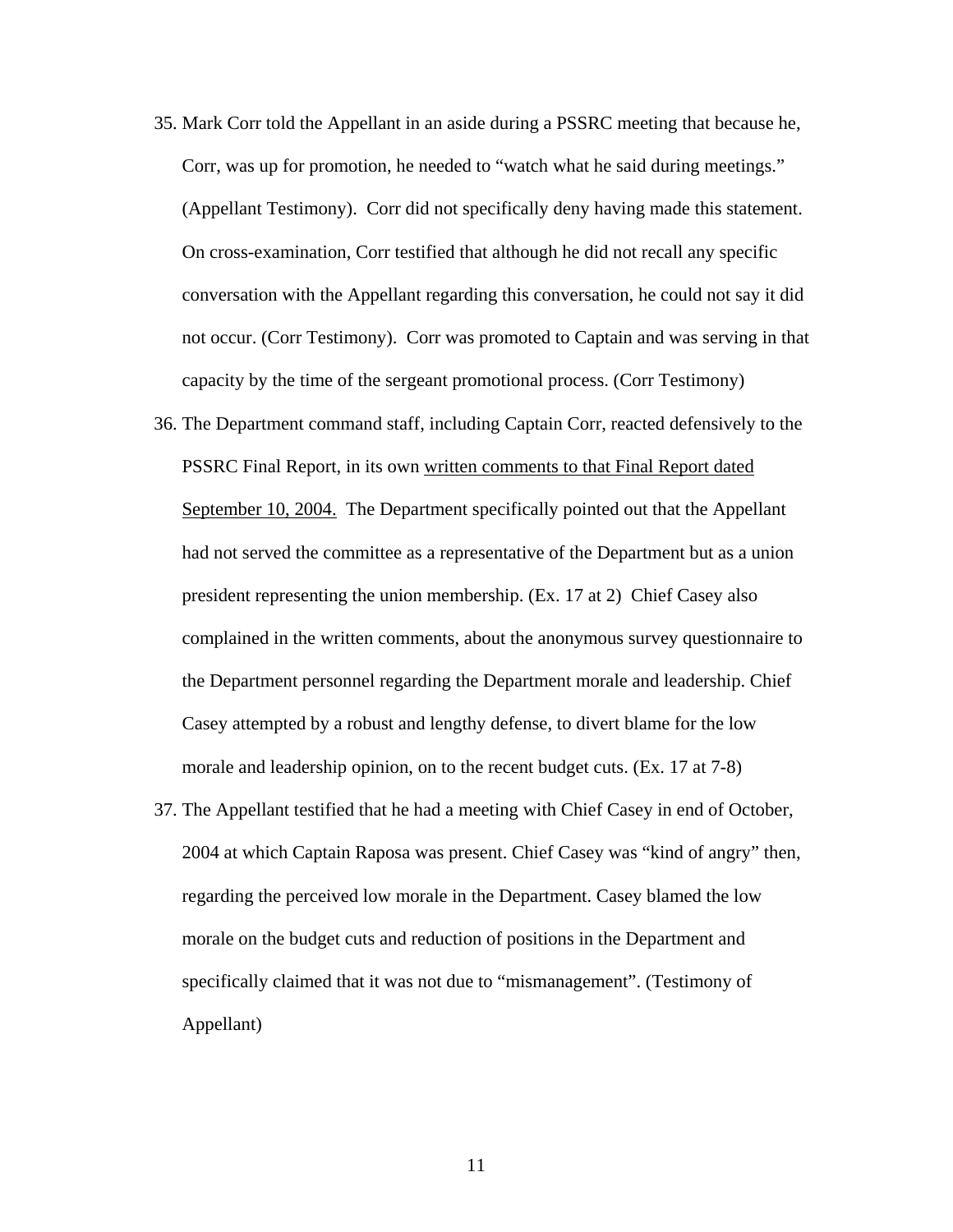- 38. By memorandum dated June 6, 2005, the Chief recommended as the four candidates for Sergeant O'Brien, Mazerall, Callahan, and Christopher Barry. O'Brien had served 24 years with the Department, Callahan: 20 years, Mazerall: 21 years and Christopher Barry: 7 years. Appellant had served 9 years. All but O'Brien had scores lower than the Appellant's, a gap ranging from three to eight points. (Exs. 1, 2 and 18)
- 39. All of the candidates including the bypassing candidate Christopher Barry and the Appellant possessed all of the necessary qualifications that were established by HRD as prerequisites for taking this competitive promotional civil service examination. Each of these competing candidates also received from HRD, the appropriate credit for their respective past relevant training and experience. HRD determines the appropriate credit, which is weighted, calculated and then added to the exam score so that the candidates did each receive an augmented final score which includes training and experience credit. The Appellant did receive a higher final civil service score than did all of the candidates except O'Brien and eight points higher than Christopher Barry. (Administrative notice of G.L. c. 31§ 21 and  $$22, PAR.06 (1) (b))$
- 40. In the compendium of documents forming the basis for the appointment/bypass decisions, no mention was made of the Appellant's service on the PSSRC. (Ex. 9, 10). No other candidate for sergeant served on that committee. (Ex. 16).
- 41. By letter dated May 31, 2005 to HRD, Acting Town Manager Crew-Vine followed the Chief's recommendations in appointing O'Brien, Mazerall,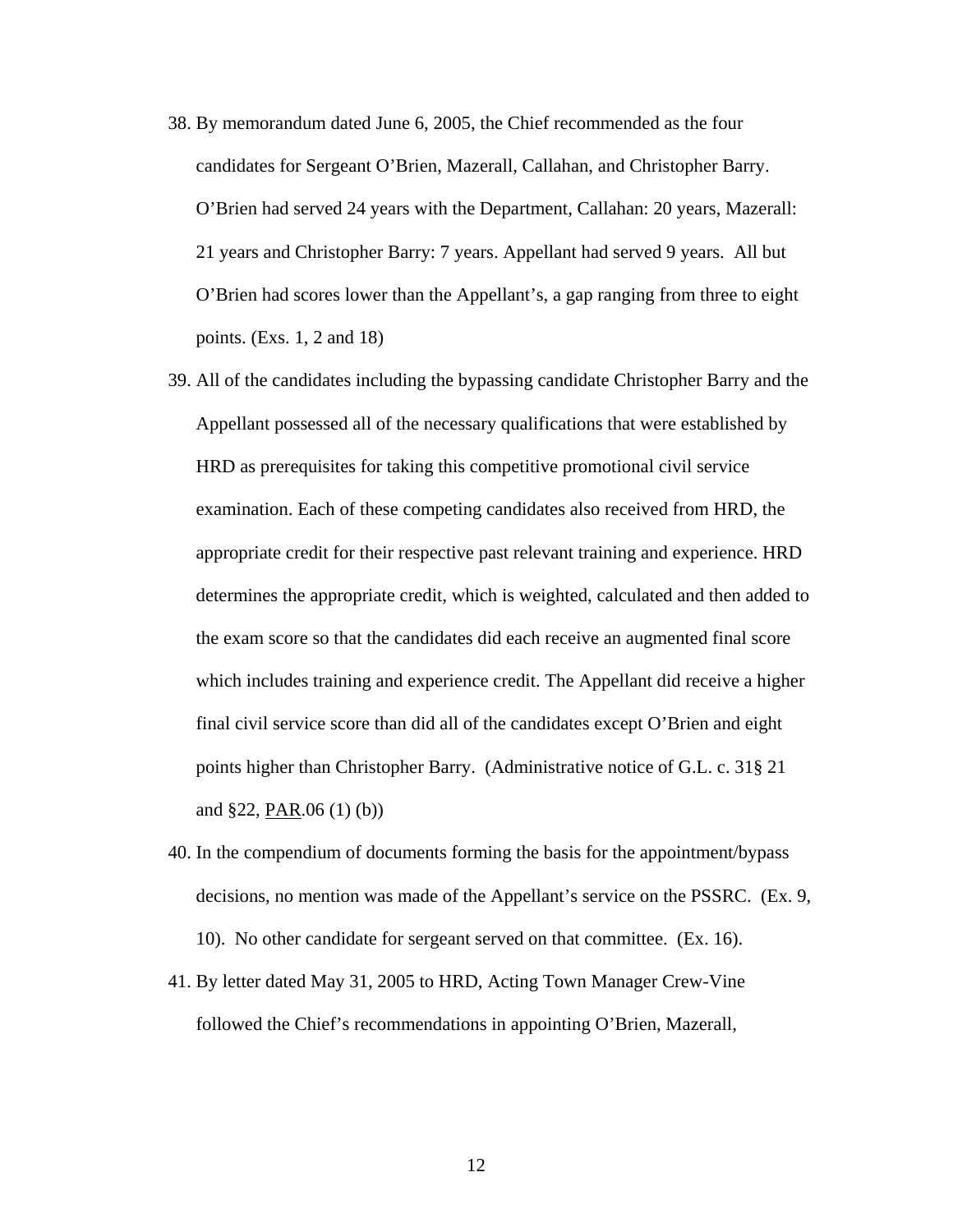Callahan, and Christopher Barry as sergeants. By letter dated June 3, 2005, HRD approved the reasons for the bypass. (Exs. 2 and 3)

- 42. The five (5) criterion chosen by Chief Casey, upon which evaluation of the competing candidates was made are: Experience, Interview, Supervisor's Role, Self-Awareness and Past Performance. ( Testimony of Casey and Ex 2)
- 43. Both the Appellant and Christopher Barry served on bike patrol and the honor guard. Although the Honor Guard was listed on both of their submitted resumes (Ex. 6), only Christopher Barry's service in the Honor Guard is reflected in the bypass-reasons package submitted by the Town to HRD. (Ex. 2).
- 44. Christopher Barry served as a Field Training Officer. (Ex. 2). This position is appointed by the Chief. (Casey Testimony; Appellant Testimony). The Appellant applied twice, (2002 & 2004) to become a Field Training Officer, but was never even given an interview. Chief Casey testified that he could not remember if the Appellant had applied for the position of Field Training Officer, yet Chief Casey made the appointments with consideration to a Captain's recommendation. (Appellant and Chief Casey Testimony).
- 45. Chief Casey testified that he did not view the PSSCR final report as a criticism of him personally or his administration or leadership. He claimed to have taken it as constructive dialogue or input. He claimed to hold no animosity toward the Appellant, as the source or protagonist of some of the issues for which the Department was criticized. ( Testimony of Chief Casey)
	- 46. The Appellant was the only sergeant candidate who had served in the military. He received an honorable discharge following five years of service in the United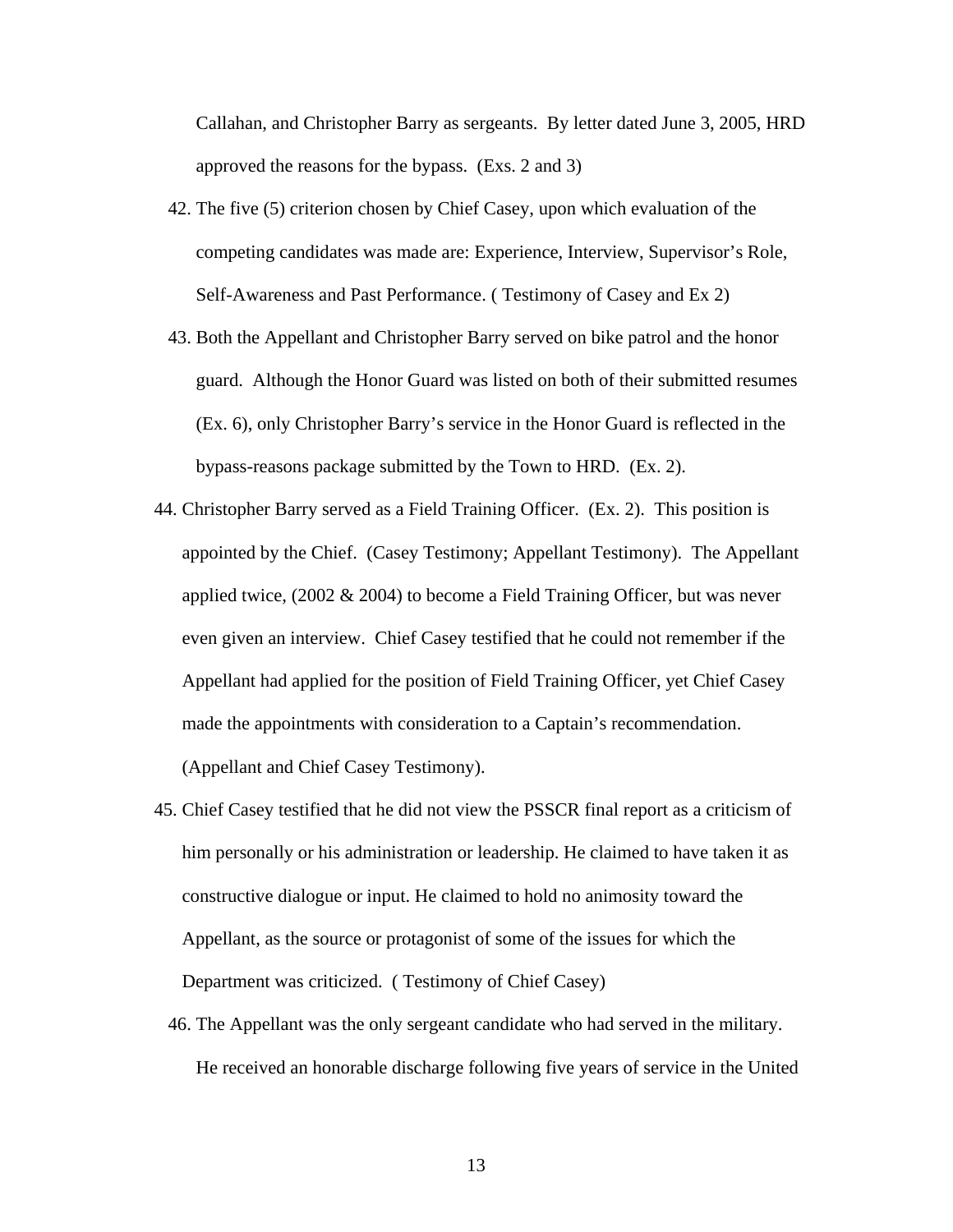States Navy and six years in the United States Naval Reserve. Military experience was not weighed as a positive factor in the selection process. (Testimony of Casey and Ex. 6)

- 47. Before joining the Department, Appellant worked as a computer operator and systems software analyst for approximately eight years in the private sector. During his employment in the Department, the Appellant put in service and maintained all of the laptops in the police cruisers, utilizing his private sector skills for trouble shooting, loading new equipment and for software selection from vendors. Chief Casey recognized this contribution to the Department in his testimony but did not give it any positive weight in the selection process for this promotion. (Ex. 6 and testimony of Appellant and Casey)
- 48. All of the successful sergeant candidates were originally from Lexington. Although not originally from Lexington, the Appellant has lived there for many years and has volunteered in the Lexington public schools in several different programs. (Testimony of Casey and Appellant)
- 49. The Appellant received a letter of reprimand in August, 2002, for driving his cruiser too fast through a construction site. Ironically, Captain Corr as Captain of Operations issued that reprimand letter. This prior discipline fell just within the three year window for review, as established by Chief Casey for this promotion. Chief Casey, without prompting or refreshing his memory, was intimately familiar with the details of this disciplinary incident during his testimony. He appeared to emphasize and dramatize the seriousness of the incident and its impact on the selection process.(Testimony of Corr and Casey, Ex. 3)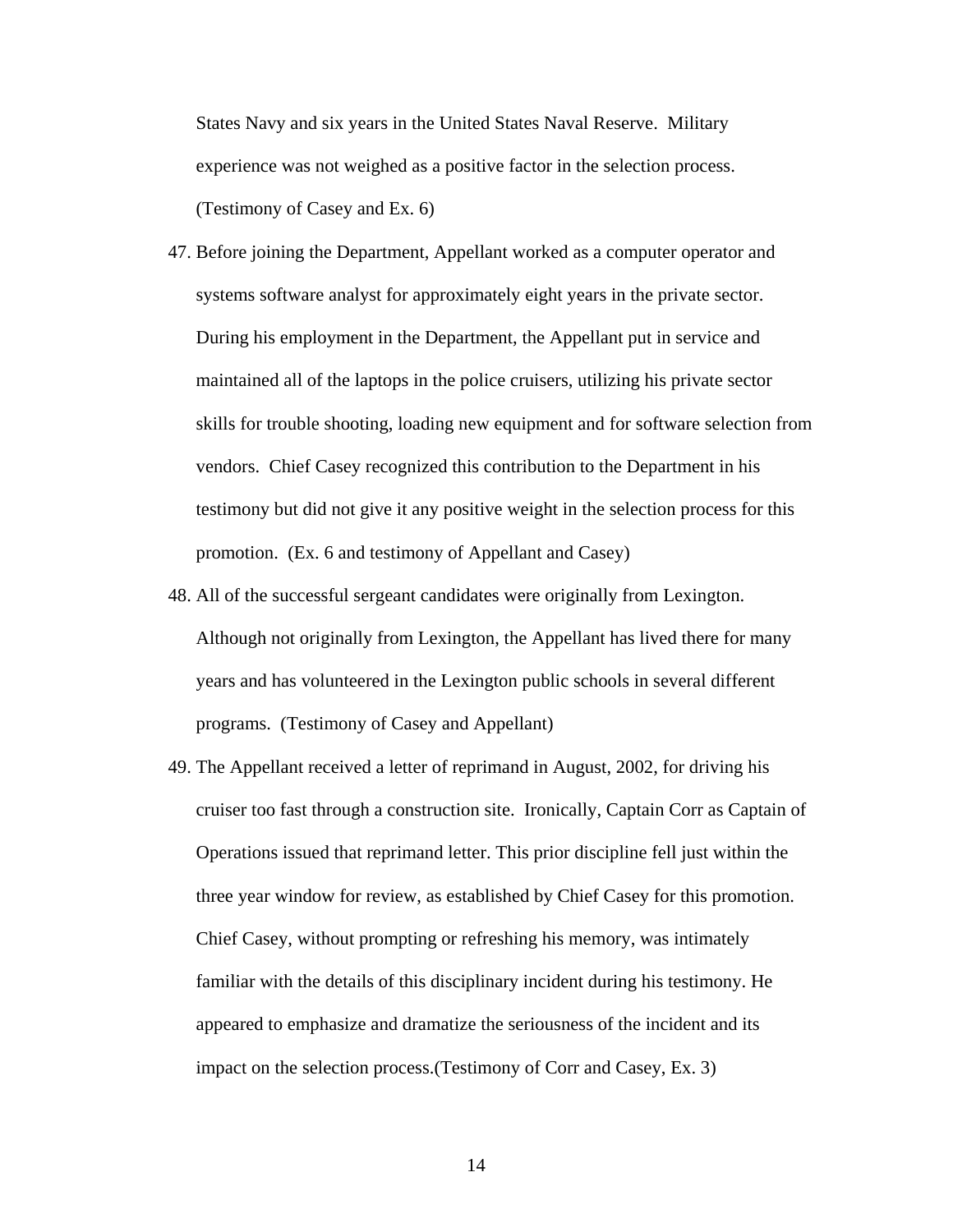- 50. Verbal or written reprimands or warnings are not a type of discipline which may be appealed to the Civil Service Commission. There is no evidence presented here to indicate whether this type of discipline is reviewable by grievance and arbitration, pursuant to a collective bargaining agreement. (Administrative notice G.L. chap 31)
- 51. Chief Casey denied holding feelings of bias against the Appellant and further denied that any feelings of bias had any input or influence on this interviewevaluation process. I find however that Chief Casey held negative feelings toward the Appellant and those negative feelings did affect the interview-evaluation process to the Appellant's detriment. Chief Casey was professionally embarrassed by the PSSCR final report and he knew that the Appellant was the source of and agent for introducing the negative issues to the PSSCR. The Department personnel were generally aware of this situation. Chief Casey's influence over the other panel members is not discounted. The other panel members were and are concerned about their own careers and opportunity for appointment, assignment and promotion. They know that being on the Chief's bad side or in his "dog house" would not enhance their opportunities. The Chief's influence might be only subtle or nuanced but effective none the less. Chief Casey's bias against the Appellant did adversely affect the Appellant's interview-evaluation results. (Testimony, exhibits, testimony and demeanor of Casey)
- 52. The Appellant testified in a forthright straight-forward manner on all matters. He testified in a professional and appropriate manner. He did not try to embellish or exaggerate his testimony. His memory of details of time, place, persons present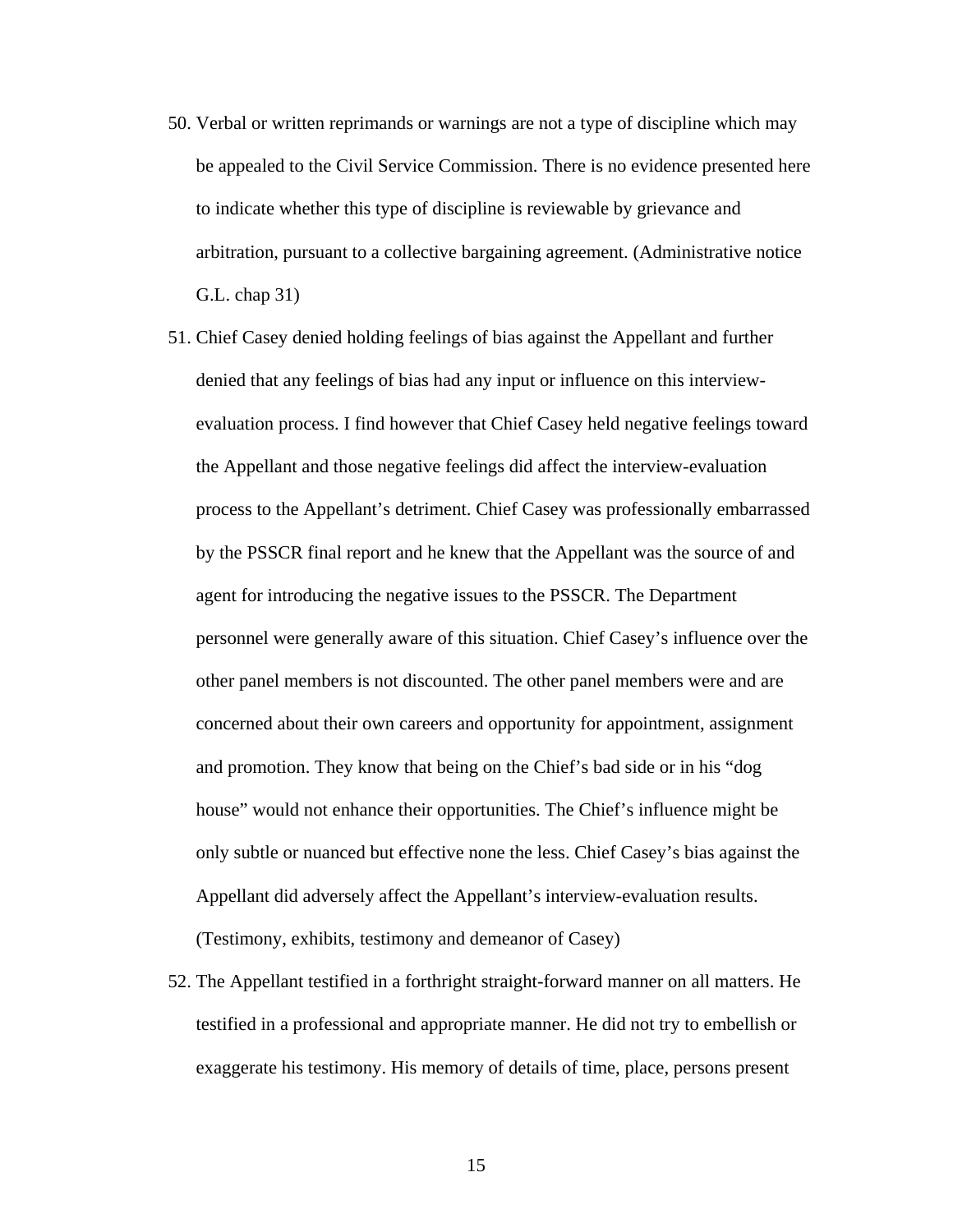and statements made on the matters related to his activities on the PSSRC and his union activities was clearer than the other witnesses. I attribute this to the fact that the Appellant had a continuing sense of concern for the potential consequences he might suffer for those activities and he wanted to protect himself. Conversely there was no motive or advantage for the other witnesses to remember these details. Some of the statements made were off hand, scuttlebutt or office talk, made without the earmarks for memorializing. Failing to remember those statements or circumstances would not be unusual for most people. However, most of the Department personnel were generally aware of the PSSRC, the Appellant's contribution, its final report and the Chief's and command staff's negative reaction to it. I find the Appellant to be a credible and believable witness. (Exhibits and testimony, testimony and demeanor of Appellant)

- 53. Corr's brother Steve is an officer in the Lexington Police Department and his father was a previous Police Chief of the Department. There was gossip or scuttlebutt in the Department and a general awareness that Chief Casey was angry about some of the Appellant's union, PSSRC and/or other activities or statements. (Ex. 16 & 17, Testimony of Corr, Casey, O'Leary and Appellant)
- 54. Captain Corr was also called as a rebuttal witness regarding: 1.) the Appellant's claim that Corr stated to him during the panel interview, something about questioning the Appellant's loyalty to the Department and 2.) a discussion by the panel during the interview evaluation process about the Appellant's activities on the PSSCR and input to its final report. During his rebuttal testimony Corr offered into evidence (Ex 19), certain documents regarding the Appellant's evaluation-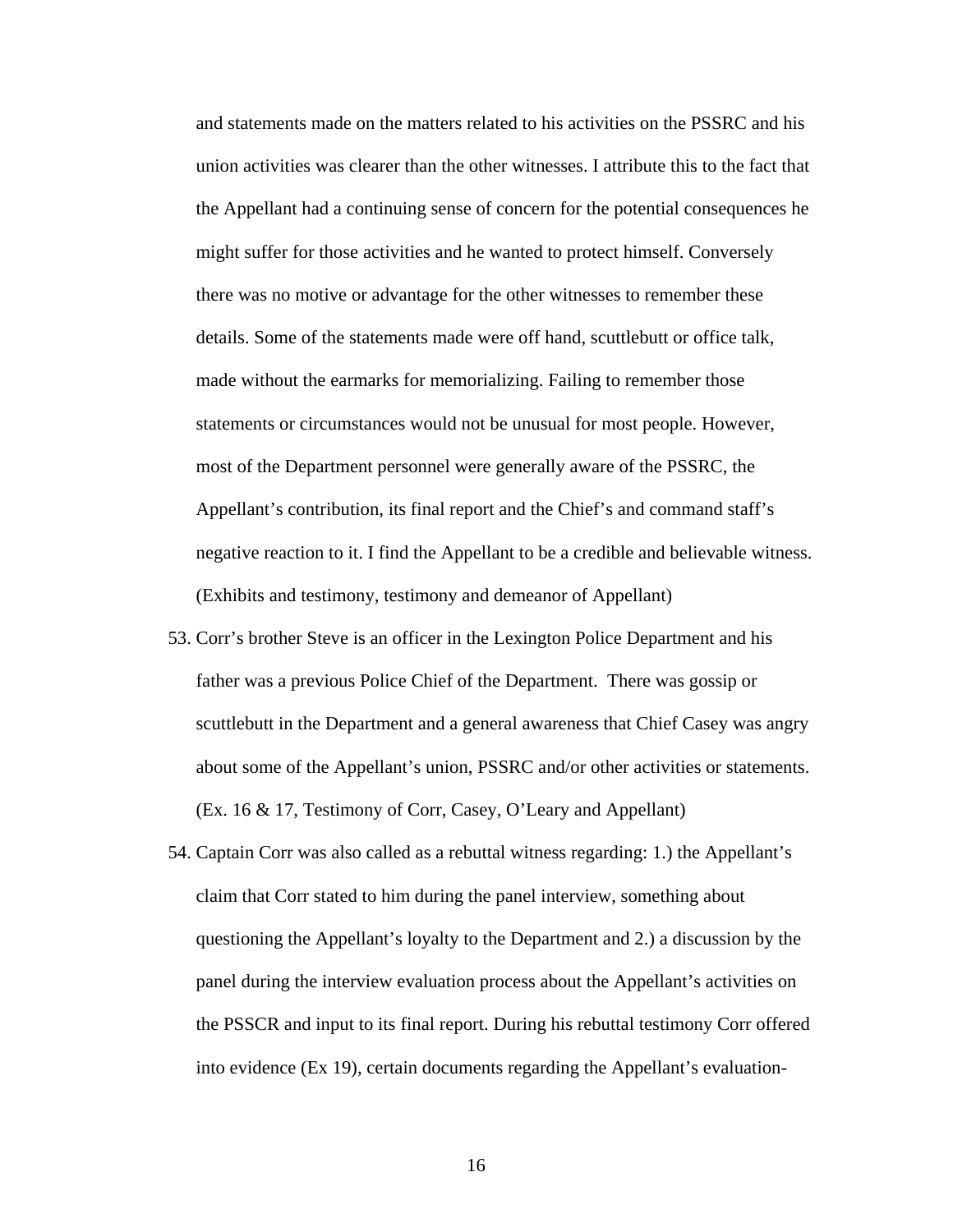recommendation for his application for the position of School Resource Office, dated March 26, 2002. These evaluation-recommendation documents were marked "X - Not at this time." And contained comments by named Sergeants and Lieutenants. The evaluation comments were on the negative side. Captain Corr admitted that the Appellant had not seen these documents before and was not aware of their existence. Captain Corr also admitted that these documents were deliberately kept secret and unpublished due to their nature and the likelihood to create an "animus" in the Applicant toward the Evaluators. However, Corr overcame that policy consideration at this time for the sake of presenting some negative evidence against the Appellant.(Testimony of Corr, Ex. 19)

- 55. Corr, during his rebuttal cross-examination was asked: Q. "You never said in the first panel interview, anything about Michael Barry's loyalty to the Police Department?" To which, Corr responded with a qualified rhetorical question. – A. "To his face?" However, this line was not pursued and Corr was allowed to answer in a qualified response. - Q. "In the interview, to Michael Barry?" – A. "No." Corr was also asked if the interview panel discussed the Appellant's activities with the PSSCR and Corr answered in a qualified, evasive manner by stating- A. "I don't specifically remember…It would have been a reasonable topic to bring-up." Corr was shown a copy of the Department's written **Comments To: "Final Report of the Public Safety Staffing Review Committee",** dated September 10, 2004. ( Ex 17) Corr was asked –Q. "Recognize that?" he answered –A. "No", "…I'm not familiar with it." Then he furthered his answer "...I believe
	- it was a consolidation…I gave him (Chief Casey) some responses, some issues. I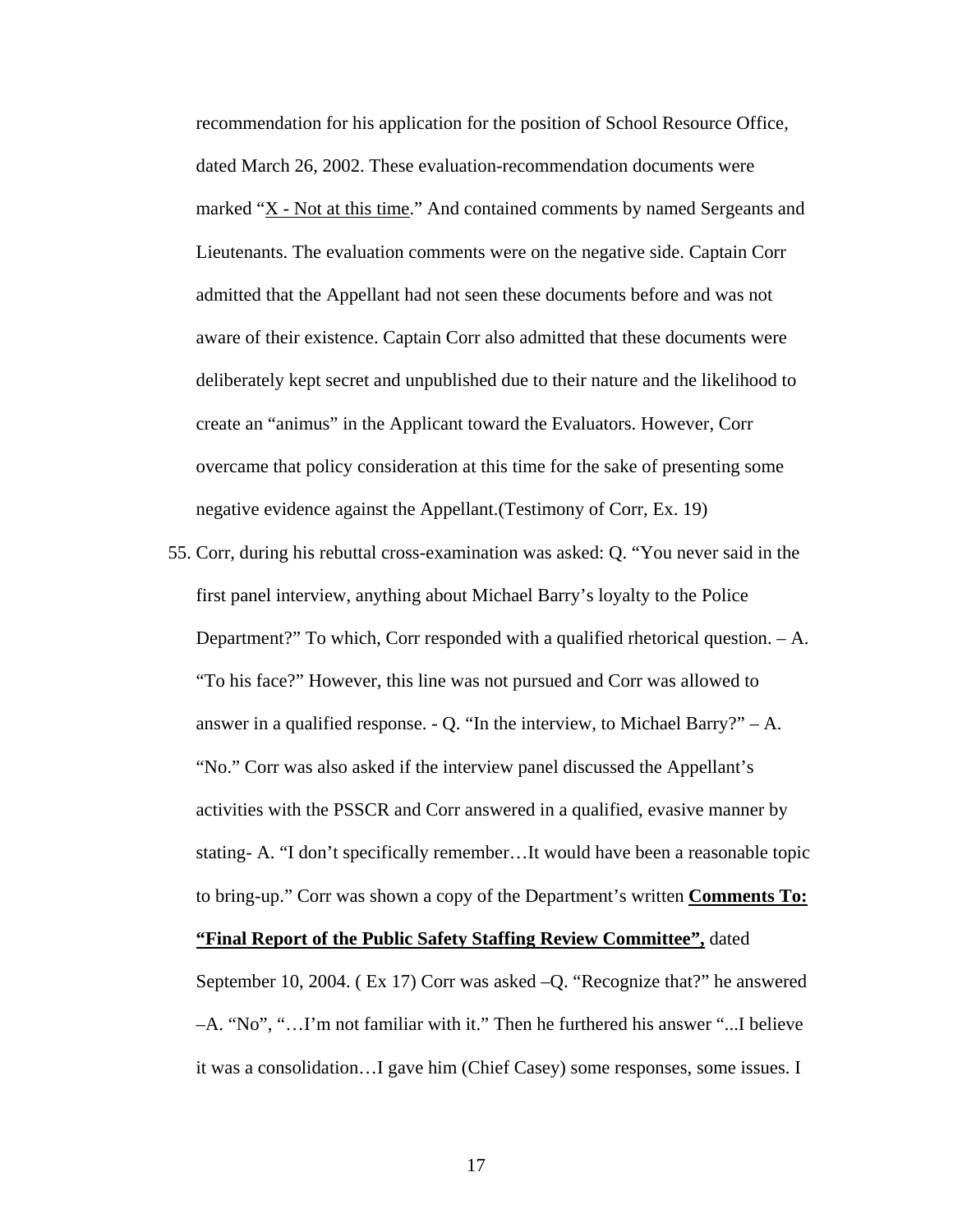believe his response was a consolidation of some of the things I wrote and the other Captains wrote". Corr repeated the "consolidation" answer two or three times. Corr also answered "I probably addressed some of the issues in here (Ex 17 Comments)" Corr also stated "I believe I either e-mailed or created a Word document. I believe that I may have brought down four or five points, and then I believe the Chief of Police may have consolidated the points. …There may have been parallel issues that others raised." Regarding the final draft of the written Comments he answered "I don't remember if I did the drafting of some of it" many of Corr's answers were qualified with "I don't remember" or "I don't remember specifically" or "I believe". When this hearing officer asked Corr if he had made any general statement to others regarding the Appellant's disloyalty to the Department, Corr answered with a lengthy, evasive statement. (Testimony and demeanor of Corr)

- 56. Captain Corr claimed to be unfamiliar with the Department's written "**Comments to: Final Report of the Public Safety Staffing Review Committee",** dated September 10, 2004. (Ex 17) and answered "No" when he was asked whether he had seen that document before. However, the introductory declaratory sentence of the "Comments" reads as follows; "Chief Christopher Casey, Captain Robert Raposa, Captain Charles Sargent, and Detective Lieutenant Mark Corr reviewed this report. We submit the following comments." (Testimony of Corr, Ex. 17 )
- 57. Corr, although a bright, well-dressed, professional and unflappable witness, was evasive by having an unclear memory regarding his participation in specific conversations set out by Appellant. Corr however, did not deny that the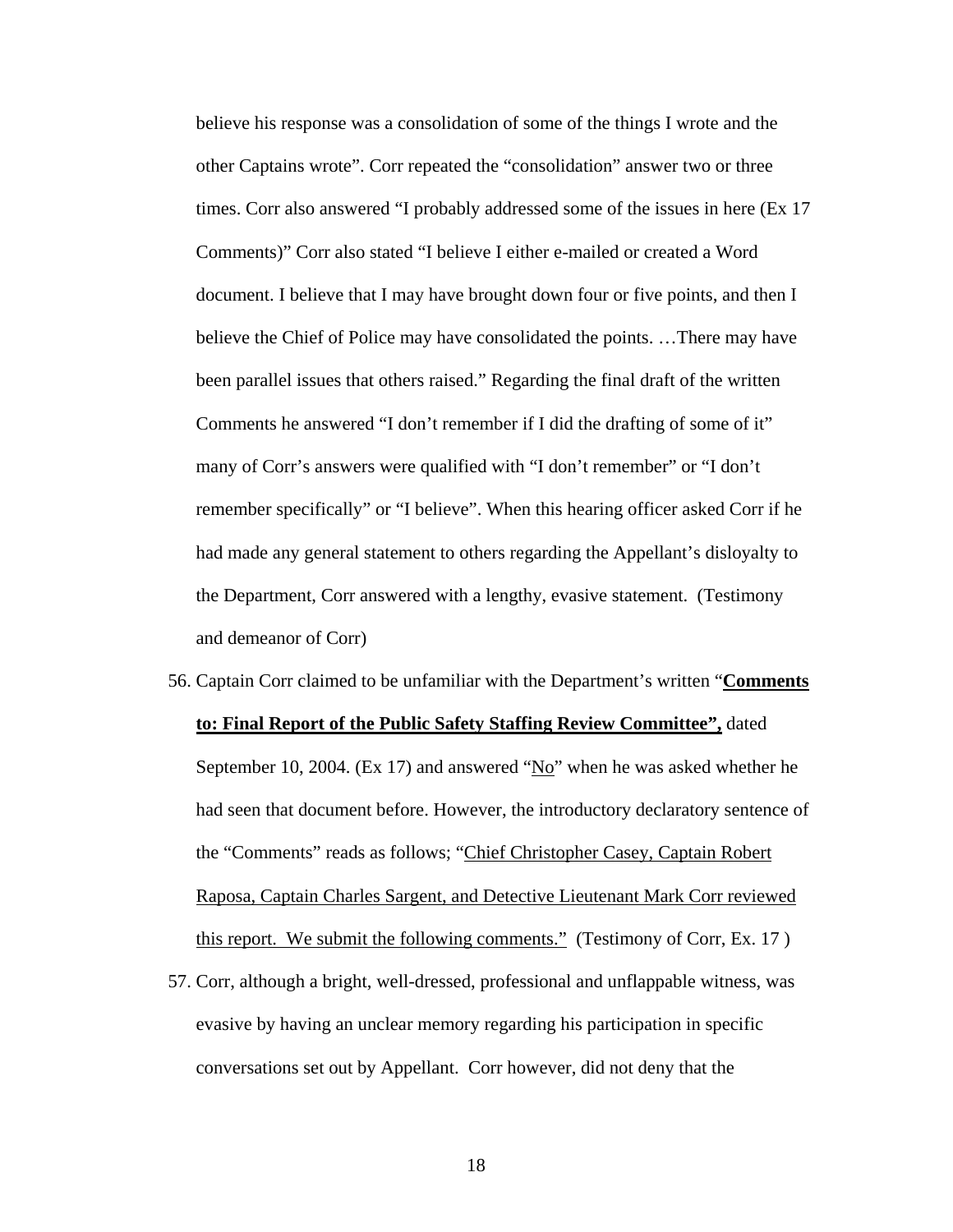conversations or events may have occurred. Corr seemed intent on avoiding awareness of any correlation between the Appellant's union activity or his participation on the PSSRC with the interview panel's evaluation process. Corr clearly viewed some of the Appellant's union activity and participatory contribution on the PSSRC, as critical of Chief Casey or the Department. He viewed this as the Appellant being disloyal to the Department yet he took pains to avoid testifying to it. Corr believed that the Appellant should have explored the issues factually and vetted them with the command staff prior to raising them with the PSSCR. I do not find that Corr is untruthful per se in his testimony but his answers were evasive, qualified and aimed at avoiding an answer that might support the Appellant's assertions regarding bias. Corr is very protective of his own state of mind regarding his recall of past feelings and beliefs associated with events. Corr is staunch in his loyalty and clever and precise in his recall and responses so as to avoid any misstep. An example is his rhetorical question as a qualification prior to answering a question on cross-examination: Q. "You never said in the first panel interview, anything about Michael Barry's loyalty to the Police Department?" To which, Corr responded with a qualified rhetorical question. – A. "To his face?" This evasion was somewhat effective yet it implies that he probably made a statement regarding the Appellant's loyalty other than directly to his face. I do not find Corr's testimony to be believable on the issues related to a predisposition of bias against the Appellant, by Chief Casey, himself and others on the interview panels or command staff. The bias being based on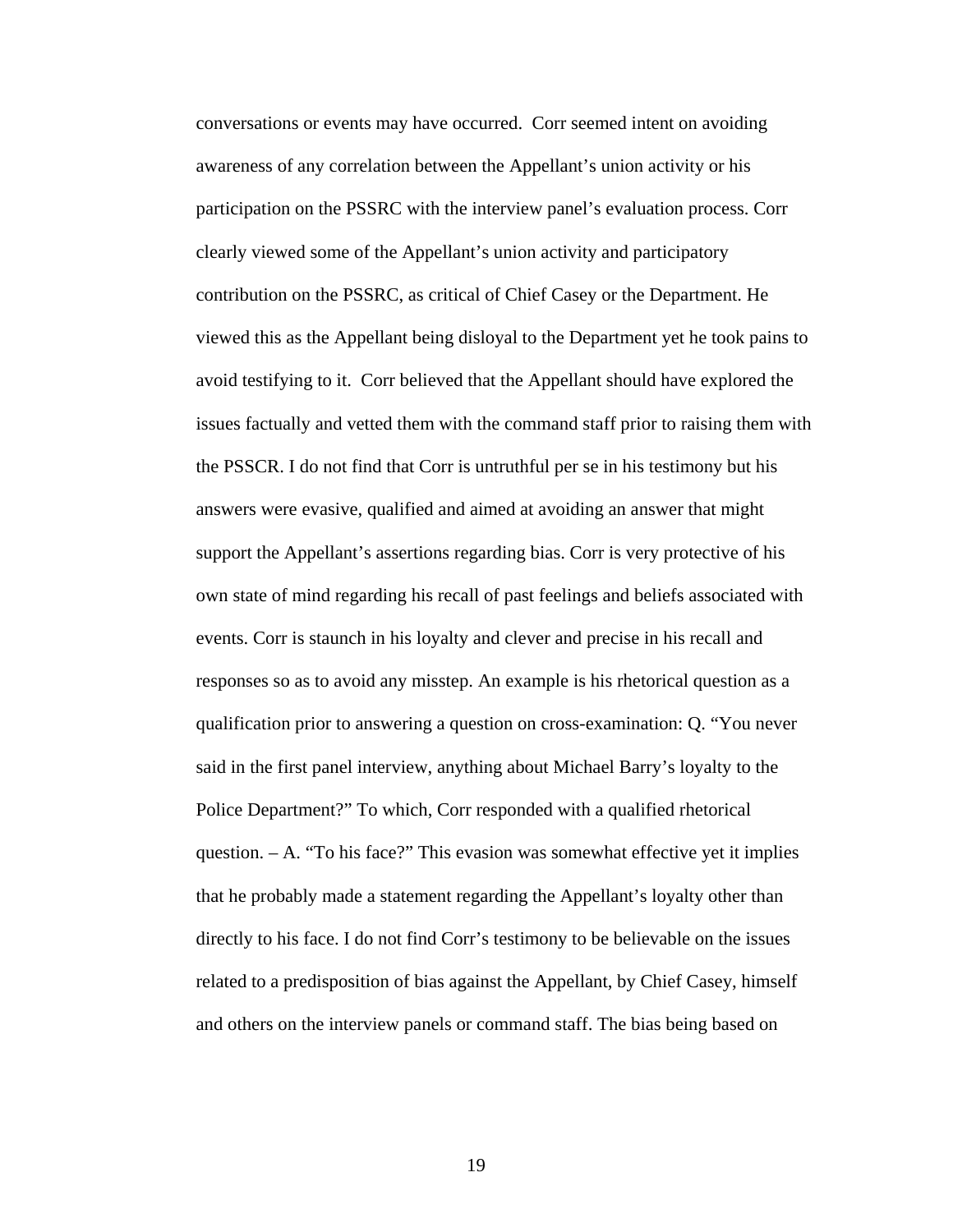their belief that he was disloyal and/or hot-tempered and/or abrasive and/or a nontownie. ( Exhibits and testimony, Testimony and demeanor of Corr)

- 58. The interview-evaluation process here employs a nebulous, subjective evaluation scheme on concepts or the candidates' personal characteristics, which allowed the panel to incorporate their own bias or past experience with the Appellant. The Appellant's interview performance was evaluated as follows: "**Interview:** Articulate and intelligent but interview seemed contradictory and answers were described as "scattered" with "no end point." Spoke about importance of traffic enforcement but had difficulty explaining his own support for Department's traffic policy., Spoke about "never" losing temper and privately discussing issues of importance but this was inconsistent with interview panels' past experience with his tendency to react at times in an "explosive" and "defiant manner". Panels raised concerns about his handling stress, confidence in role, and indecisiveness. Job knowledge answers were weak and at times did not identify key concepts in lieu of a correct answer. For example, when asked about a group of residents who frequently draw police services, he was not able to identify the individuals nor could he give a constructive answer on how they would be properly handled." (Testimony of Corr and Casey, Ex. 2)
- 59. The panel's subjective determination of concepts or personal characteristics identified regarding the other competing candidates were noticeably positive, included the following: "Interviewed well demonstrating emotional and professional maturity", "forward-thinking philosophy", "demonstrated selfawareness", "demonstrated self improvement", "interview performance",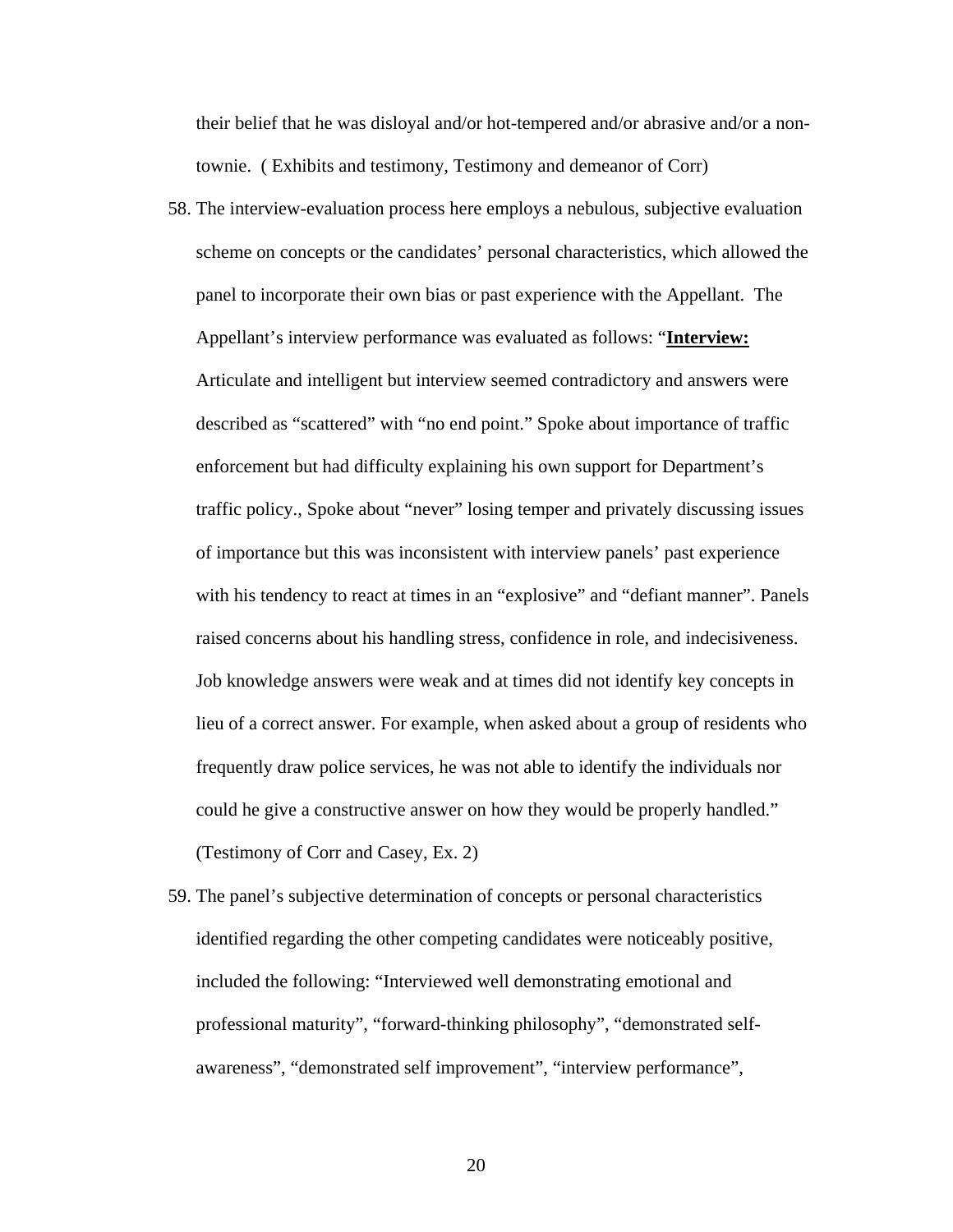"demonstrating emotional and professional maturity", "portraying a friendly and outgoing image", "Self-aware of growth areas answering with an honest and personable manner…", "Understood supervisor's role, the necessity of managing stress, and articulated the importance of working with officers with different needs", "accepted responsibility", "Demonstrated that he is self-aware of growth areas", "open and honest manner", "precise understanding of policy and its applicability day to day", "Both interview panels cited very few growth areas" and "Where specific answers to interview questions were not known, he took responsibility for his position then gave intelligent and workable solutions identifying key concepts and expectations." (Testimony of Corr and Casey, Ex. 2)

60. No correct answers to the interview questions were clearly identified or established, nor any authority cited or referenced for same. The Town did not produce sufficient evidence to objectively base a determination that the two candidates'(addressed here) respective answers to interview question were right or wrong or better or worse, comparatively. The subjective evaluation process, the make-up of the interview panel and the prior negative experience of some of its members with the Appellant created an unfair disadvantage for him. The result is that the Appellant did not receive a fair opportunity for consideration. (Testimony and Exhibits)

### **CONCLUSION:**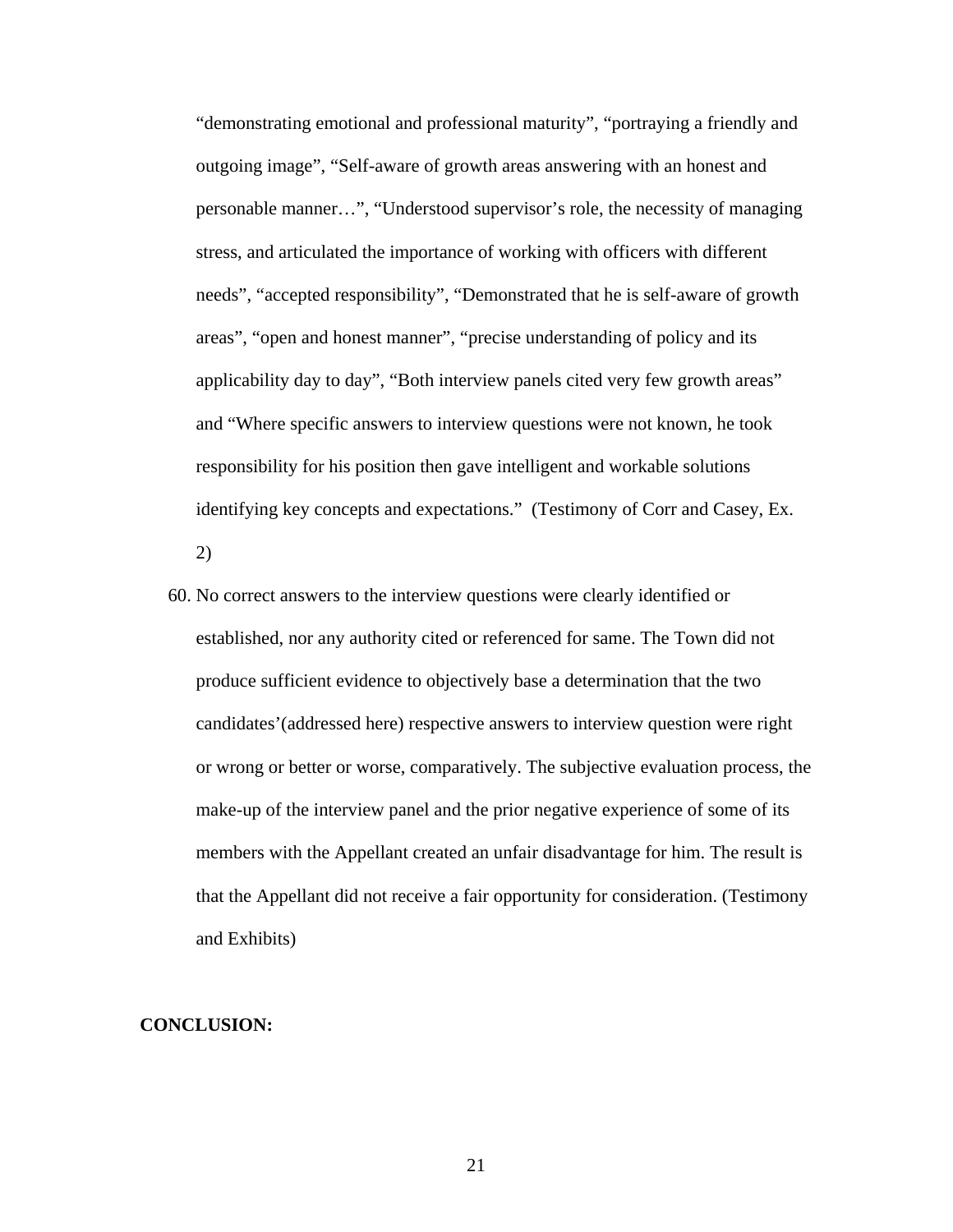In reviewing hiring and promotional decisions, The Commission seeks to ensure that basic merit principles prevail in the selection process. Chapter 31 defines "basic merit principles" as requiring that employees be selected and advanced on the basis of their relative ability, knowledge and skills, that they are assured fair and equal treatment in all aspects of the personnel administration, and that they are protected from arbitrary and capricious actions. The main method by which the Commission and the Human Resources Division (HRD) ensure the application of basic merit principles in the hiring and promotional process is through the use of civil service exams and eligibility lists.

The eligibility lists are compiled, except for preferences, mainly on the basis of civil service examination scores. However, the competing candidates must first "pass" the exam before they receive consideration. The personnel administrator, prior to the exam, determines the entry requirements for qualification to take the exam and the passing requirement for the exam. The candidates also receive credit for their relevant training and experience. This credit is calculated by HRD and added on to the candidate's exam score for a final civil service score.

The role of the Civil Service Commission is to determine "whether the appointing authority has sustained its burden of proving that there was reasonable justification for the action taken by the appointing authority." City of Cambridge *v.* Civil Service Commission*,* 43 Mass. App. Ct. 300, 304 (1997*).* See Town of Watertown *v.* Arria, 16 Mass. App. Ct. 331 (1983); McIsaac *v.* Civil Service Commission, 38 Mass. App. Ct. 473, 477 (1995); Police Department of Boston *v.* Collins, 48 Mass. App. Ct. 411 (2000); City of Leominster *v.* Stratton, 58 Mass. App. Ct. 726, 728 (2003). An action is "justified" when it is done upon adequate reasons sufficiently supported by credible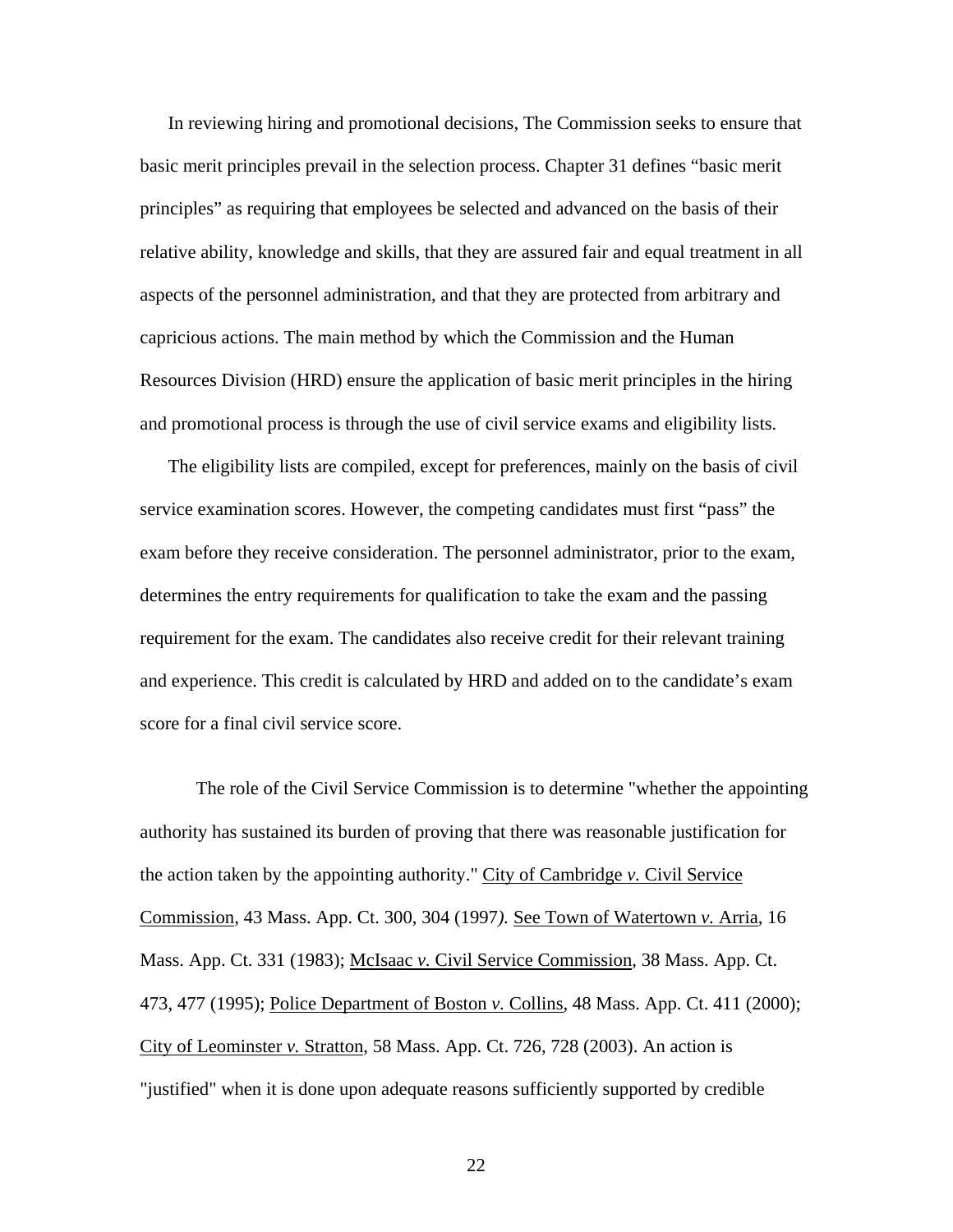evidence, when weighed by an unprejudiced mind; guided by common sense and by correct rules of law." Id. at 304, quoting Selectmen of Wakefield *v.* Judge of First Dist. Ct. of E. Middlesex, 262 Mass. 477, 482 (1928); Commissioners of Civil Service *v.*  Municipal Ct. of the City of Boston*,* 359 Mass. 211, 214 (1971). "In making that analysis, the Commission must focus on the fundamental purposes of the civil service system-to guard against political considerations, favoritism and bias in governmental employment decisions...and to protect efficient public employees from political control. When there are, in connection with personnel decisions, overtones of political control or objectives unrelated to merit standards or neutrally applied public policy, then the occasion is appropriate for intervention by the commission. It is not within the authority of the commission, however, to substitute its judgment about a valid exercise of discretion based on merit or policy considerations by an appointing authority." City of Cambridge *v.* Civil Service Commission*,* 43 Mass. App. Ct. 300, 304 (1997*)*

 Civil Service law traditionally obligates the appointing authority to exercise sound discretion, within the particular circumstances of the case, in the selection of a candidate from a certified eligibility list. The Supreme Judicial Court stated succinctly and conclusively "The appointing authority, in circumstances such as those before us, may not be required to appoint any person to a vacant post. He may select in the exercise of a *sound discretion*, among persons eligible for promotion or may decline to make any appointment."(Emphasis added) Goldblatt v. Corporate Counsel of Boston, 360 Mass. 660, 666 (1971). The Goldblatt decision then referenced Commissioner of the Metropolitan District Commission v. Director of Civil Service, 348 Mass. 184 (1964). This decision addressed the issue of appointing authority discretion in the face of the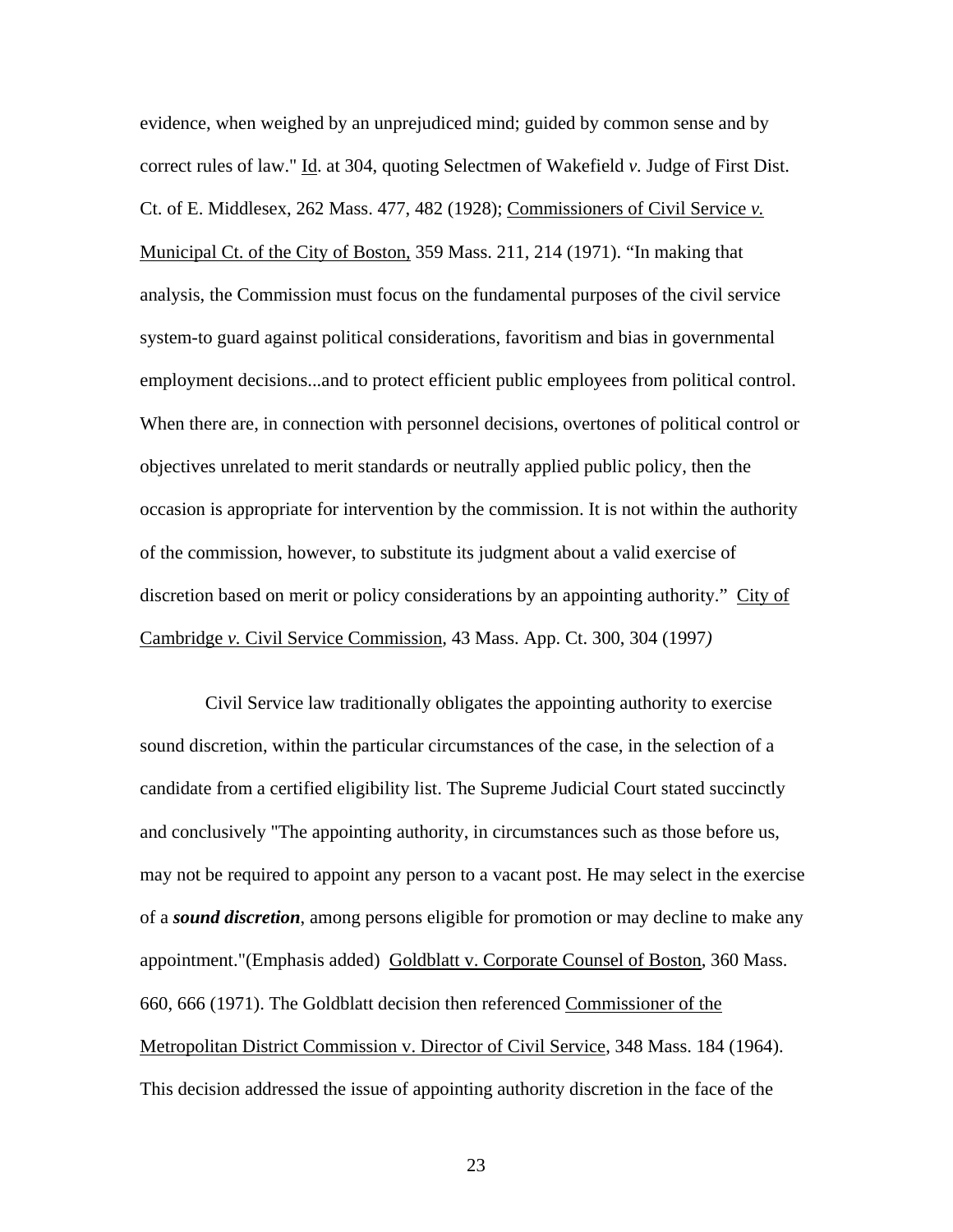apparent absolute preference for disabled veterans on an eligibility list, bestowed by the Legislature. The particular circumstances of this case presented a qualified candidate on the eligibility list for appointment as a police officer by virtue of having passed a civil service exam. This candidate also qualified for the statutory absolute preference as a disabled veteran and appeared at the top of the eligibility list. However the matter was complicated by the fact that the candidate (O'Handley) had previously plead guilty to, and been sentenced upon, an indictment for armed robbery, (a felony). O'Handley thereafter received a full pardon. The apparent statutory absolute preference for disabled veterans now had to be applied to a person who also seemed to qualify for the absolute statutory disqualification for appointment as a police officer due to the felony conviction, pursuant to G.L. c. 41,§ 96A, although subsequently pardoned.

The Supreme Judicial Court resolved this statutory conflict as it affects the appointing authority's selection discretion and the candidate's eligibility rights. The court concluded as follows; "We hold that O'Handley's full pardon removed his ineligibility under Section 96A as an absolute bar to application and consideration for appointment, despite the strong legislative policy in Section 96A that persons once convicted of felony are not thereafter to be entrusted with police duties. Nevertheless, even if O'Handley has ceased to be ineligible under Section 96A to apply for appointment, it was open, and remains open, to the commissioner to refuse to appoint O'Handley because of the serious character of the criminal conduct underlying his conviction. The obvious inappropriateness of appointing as a police officer one previously convicted of felony, even though later pardoned (for grounds other than his innocence), was ample justification for the commissioner's refusal to appoint O'Handley. See State ex rel. Atty.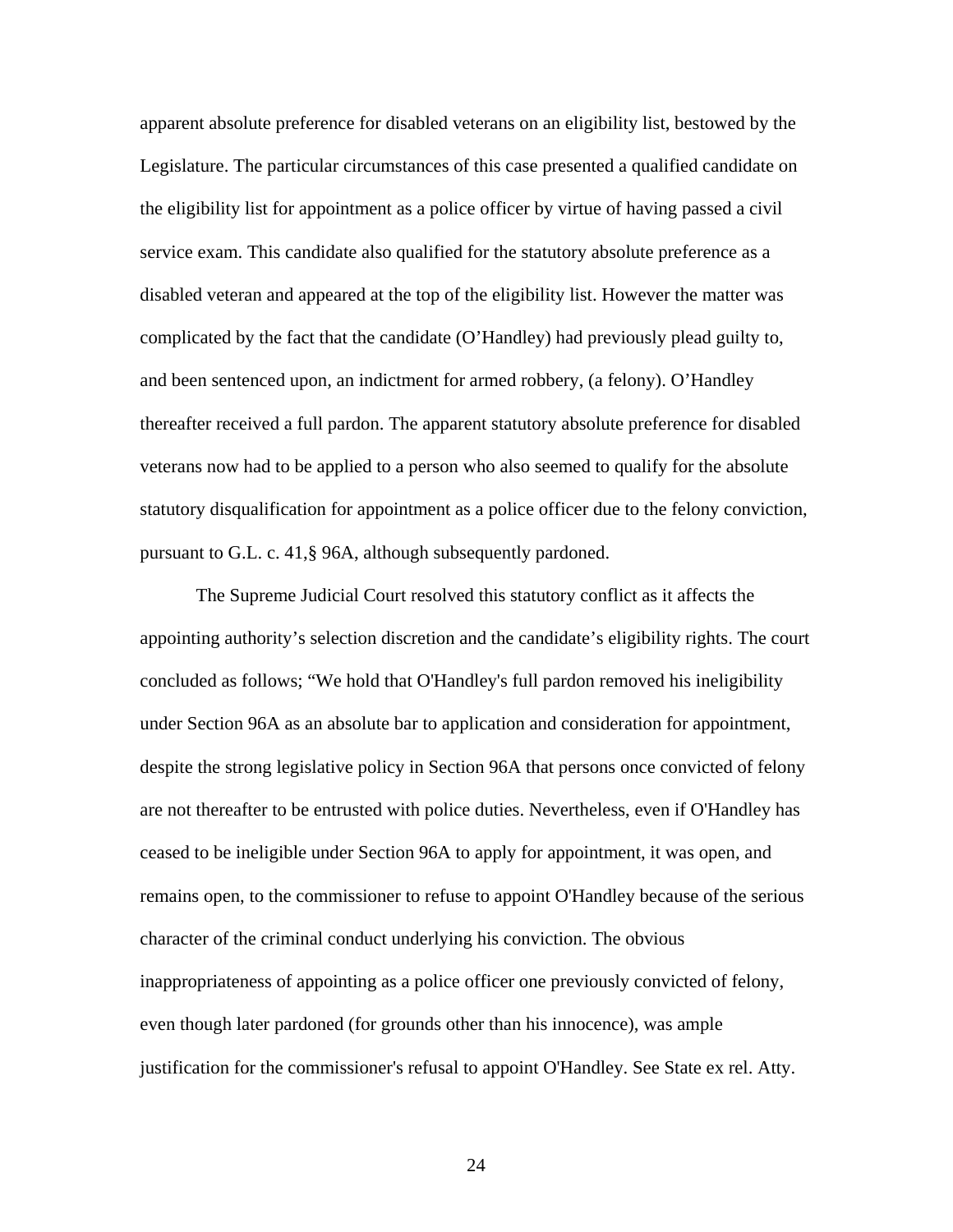Gen. v. Hawkins, 44 Ohio St. 98, 102, 116-117." *Idem*. Commissioner of Metropolitan District Commission at page 197. The court had further explained its rationale earlier in that decision, while citing several other decisions, *Idem* at page 193; "we adopt a construction of Section 23 which is within the constitutional limits set out in Brown v. Russell, 166 Mass. 14, 21-27, and Opinion of the Justices, [324 Mass. 736,](http://socialaw.gvpi.net/sll/lpext.dll/sll/sjcapp/sjcapp-1172577#sjcapp-324-32-mass-46--32-736) 740. We hold that under Section 23 an appointing authority has the power and duty to protect the public interest in having only public officers and employees of good character and integrity and may refrain from appointing a disabled veteran in preference to others where there are reasonable grounds to regard that veteran's character or past conduct as rendering him unfit and unsuitable to perform the duties of office."

The above cited Goldblatt line of decisions address serious and weighty factual and statutory considerations that affect the countervailing rights and responsibilities of the appointing authority versus the candidates.

However, in this present matter the interview-evaluation process employs a nebulous, subjective evaluation scheme on concepts or the candidates' personal characteristics, which allowed the panel to incorporate their own bias or past experience with the Appellant. The Appellant's interview performance was evaluated as follows: "**Interview:** Articulate and intelligent but interview seemed contradictory and answers were described as "scattered" with "no end point." Spoke about importance of traffic enforcement but had difficulty explaining his own support for Department's traffic policy., Spoke about "never" losing temper and privately discussing issues of importance but this was inconsistent with interview panels' past experience with his tendency to react at times in an "explosive" and "defiant manner". Panels raised concerns about his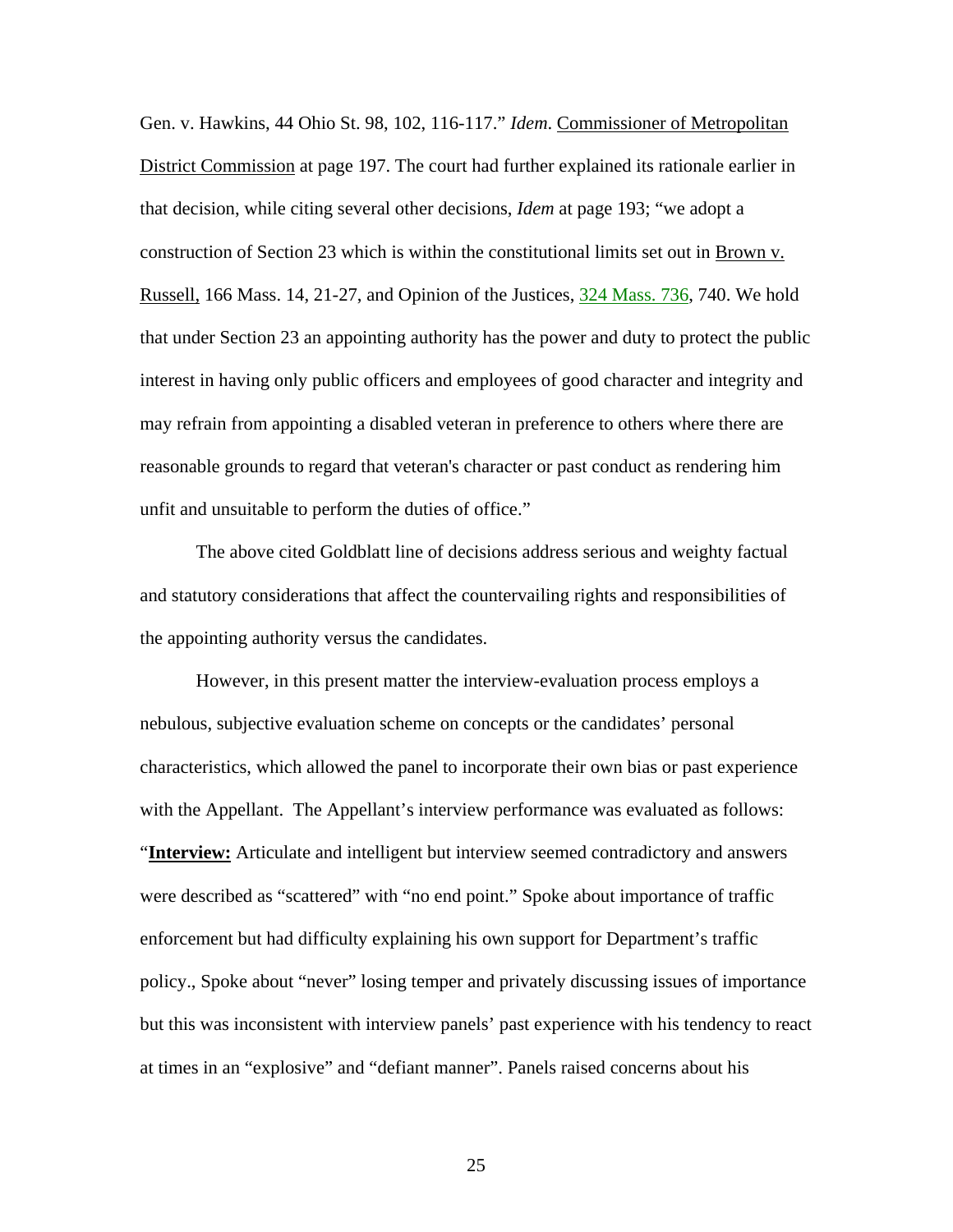handling stress, confidence in role, and indecisiveness. Job knowledge answers were weak and at times did not identify key concepts in lieu of a correct answer. For example, when asked about a group of residents who frequently draw police services, he was not able to identify the individuals nor could he give a constructive answer on how they would be properly handled."

Chief Casey and some of the command staff who participated in the interviewevaluation process had some past negative experience with the Appellant and they were allowed to incorporate that experience in their subjective evaluation. The circumstances in this case regarding the interview panel staffing and evaluation process are similar to the circumstances in Kerrigan v. Hudson Police Department, 17 MCSR 54, (2004).

The issue for the Commission is "not whether it would have acted as the appointing authority had acted, but whether, on the facts found by the commission, there was reasonable justification for the action taken by the appointing authority in the circumstances found by the commission to have existed when the Appointing Authority made its decision." Watertown *v.* Arria, 16 Mass. App. Ct. 331, 334 (1983). *See*  Commissioners of Civil Serv. *v.* Municipal Ct. of Boston, 369 Mass. 84, 86 (1975) and Leominster *v.* Stratton, 58 Mass. App. Ct. 726, 727-728 (2003).

"An Appointing Authority must proffer objectively legitimate reasons for the bypass, rather than rationalizations for the selection of one candidate over the other." See Tuohey v. MBTA, Case No.: G2-04-394 (2006). The interview-evaluation process did not identify a personality or character trait that might reasonably interfere with the Appellant's ability to perform the duties and responsibilities of the sergeant's position. Compare Radford v. Andover Police Department, 17 MCSR 93, (2004). The Appellant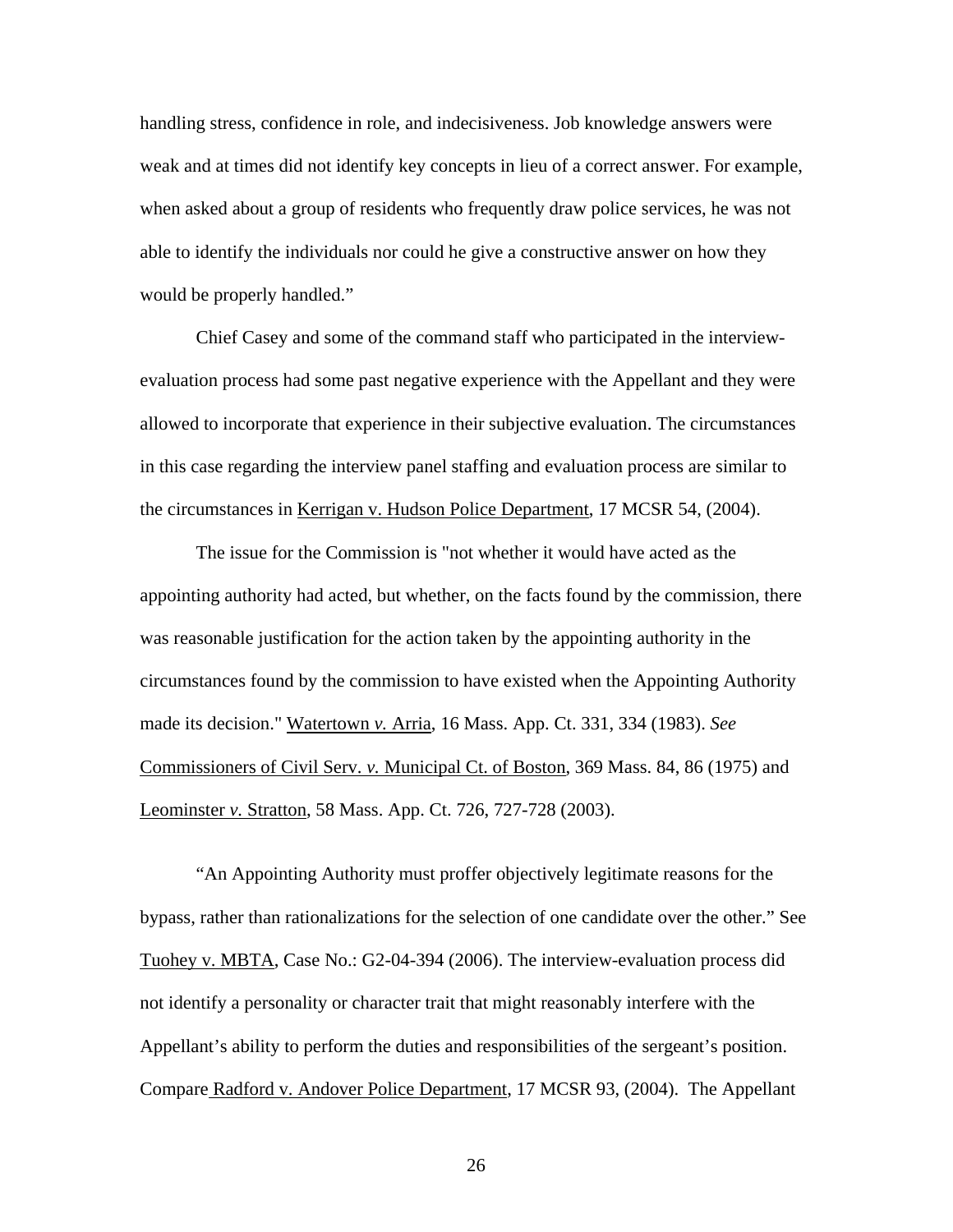in this present matter was caught in a trap, a "Catch-22" predicament. During the interviews he displayed a controlled, appropriate temper and denied that he had bad temper. Yet, he was penalized in the interview-evaluation process for failing to admit that he had a bad temper. Either way, admitting or denying a bad temper he was destined to lose. In this matter, the objective criteria of civil exam score, seniority and past performance evaluations weigh in the Appellant's favor yet he succumbed to a suspect, subjective interview-evaluation process laden with overtones of bias or animosity. Here, at the very least, there was the appearance of or potential for bias in the promotional process and that should have been effectively remedied.

The use of an abstruse interview-evaluation process for promotions in a small or medium size department is of questionable value. The Police Chief and the command staff here should have been very familiar with the qualifications of each of the competing candidates. It's their job to know that information. There are annual performance reviews and other records that document their performance in the normal course with due notice and opportunity to contest and review. This type of system is transparent, routinely monitored and traditionally relied upon by both the employees and management. All of the candidates here are long-term employees and there should not have been anything but a complete surprise learned from an interview. The abstruse interview-evaluation process employed here allows for the injection of impermissible factors in contradiction to basic merit principles, which are at the heart of Chapter 31.

 In a bypass appeal, the question is "whether the Appointing Authority has sustained its burden of proving that there was reasonable justification for the action taken by the Appointing Authority." City of Cambridge v. Civil Service Commission. 43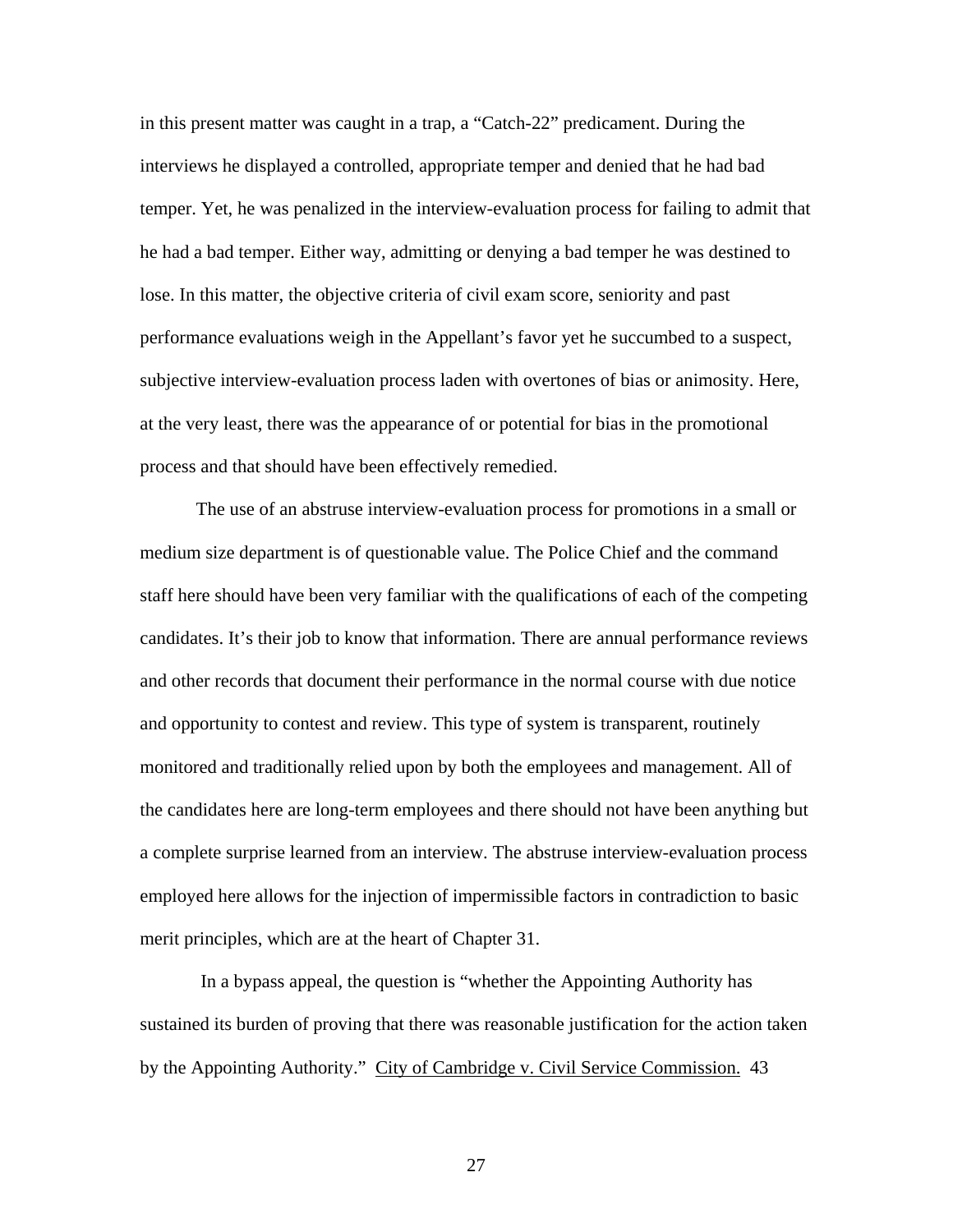Mass. App. Ct. 300, 304 (1997). Reasonable justification requires that the Appointing Authority's actions be were based on adequate reasons sufficiently supported by credible evidence, when weighed by an unprejudiced mind, guided by common sense and correct rules of law." Commissioners of Civil Service v. Municipal Ct. of the City of Boston, 359 Mass. 214 (1971). All applicants must be adequately and fairly considered.

In the present matter, the Town has not met its burden of proving that there was a reasonable justification for bypassing Appellant for the position of police sergeant.

 "A civil service test score is the primary tool in determining relative ability, knowledge and skills and in taking a personnel action grounded in basic merit principles." Sabourin v. Town of Natick, Docket No. G-01-1517 (2005). Here, Appellant's score on the civil service examination was higher than those of the other applicants and he appeared to be in line for the next promotion to Sergeant. However, rather than use Appellant's score and placement on the certification list, the Town opted to use a selection process that involved using two interview panels, with both panels staffed wholly by internal Departmental personnel. There were not adequate safeguards against the subjective, impartial determinations of the panel interviewers as there was no numerical or reasonably sound scoring system of the questions and testimony was unclear whether all of the questions were asked of all candidates. Further, the panel's assessment of the Appellant's "growth areas," particularly with respect to his temper, do not appear in the previous three performance evaluations he received from the Department, each of which included the statement, "He treats others with respect and courtesy" in the Teamwork and Cooperation category. The interview selection process was created and staffed primarily by Chief Casey and Captain Corr, two people who previously held low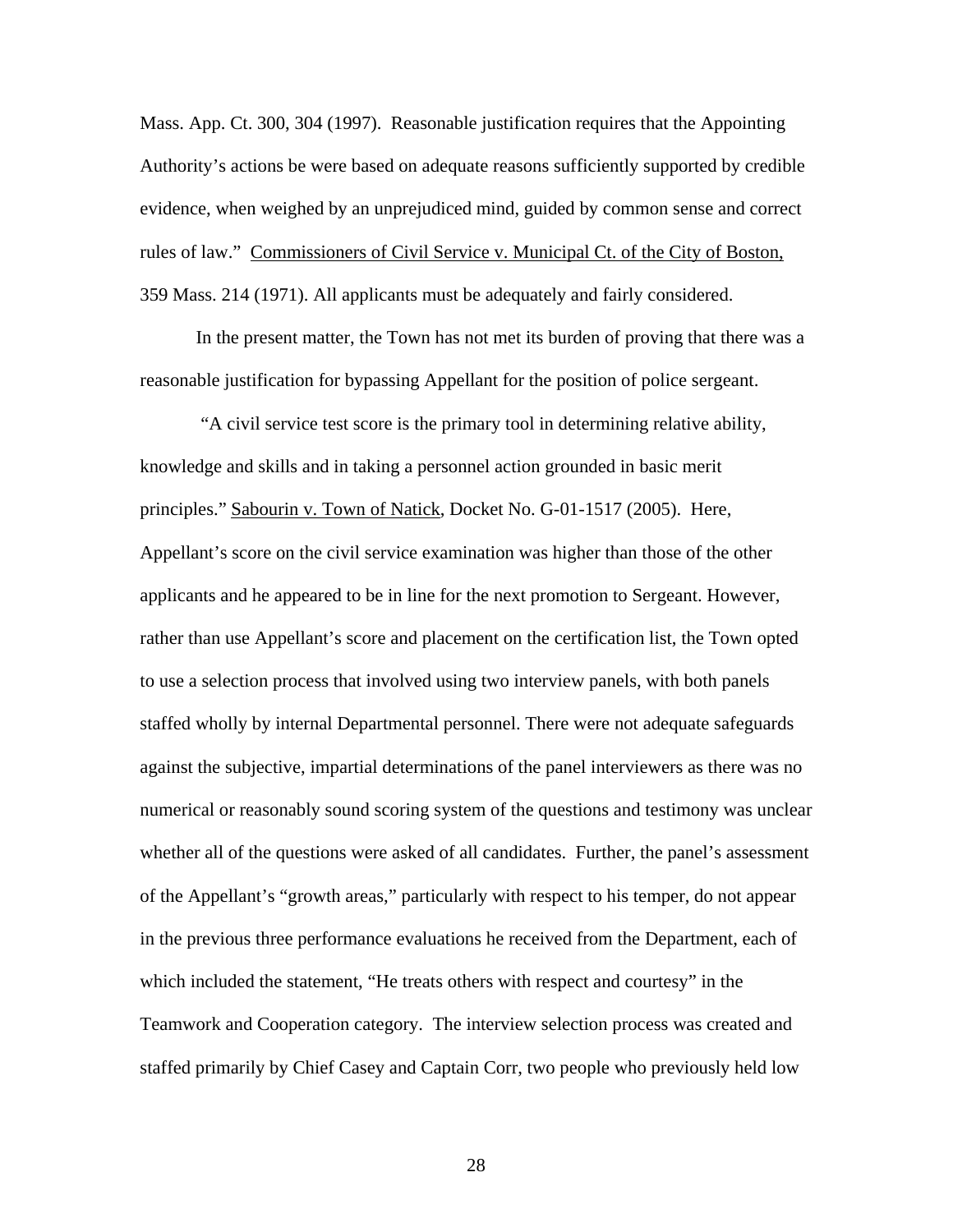opinions of the Appellant's temperament and loyalty to the Department. At least one person selected to be on one of the two panels, the "Staff panel", Detective Steve Garabedian had previously engaged in heated disagreements with the Appellant. During the interview, Garabedian accused the Appellant of effectively lying when he denied having a bad temper. People who held low opinions of or axes to grind with the Appellant participated in the interview evaluations and were encouraged to compare their past experience with the Appellant with his interview performance. In sum, the use of this type of interview process lacked the requisite structure to eliminate bias and ensure fairness.

Further, the failure of the appointing authority to utilize basic merit principles is also apparent when comparing the Appellant with Christopher Barry, the lowest scoring applicant, who was promoted to Sergeant with an examination score eight points lower than the Appellant's. The Appellant had more experience, nine years to Christopher Barry's seven, and better (EPRS) evaluations: Appellant had five ratings of "exceeds," as opposed to four for Christopher Barry. Based on testimony, there appeared to be a hometown bias for Christopher Barry that came into play in the bypass decision.

It is apparent that the Appellant's union presidency and role as a union representative to the PSSRC contributed to an impermissible bias against Appellant leading to Respondent's bypass decision. Appellant credibly testified that in his capacity as union president, the Appellant filed more grievances than his predecessors and that one issue in particular, involving the distribution of packets to the Selectmen, angered Chief Casey. Additionally, Appellant testified that in his interview, Corr commented in a way that questioned his loyalty to the Department for the manner in which he had participated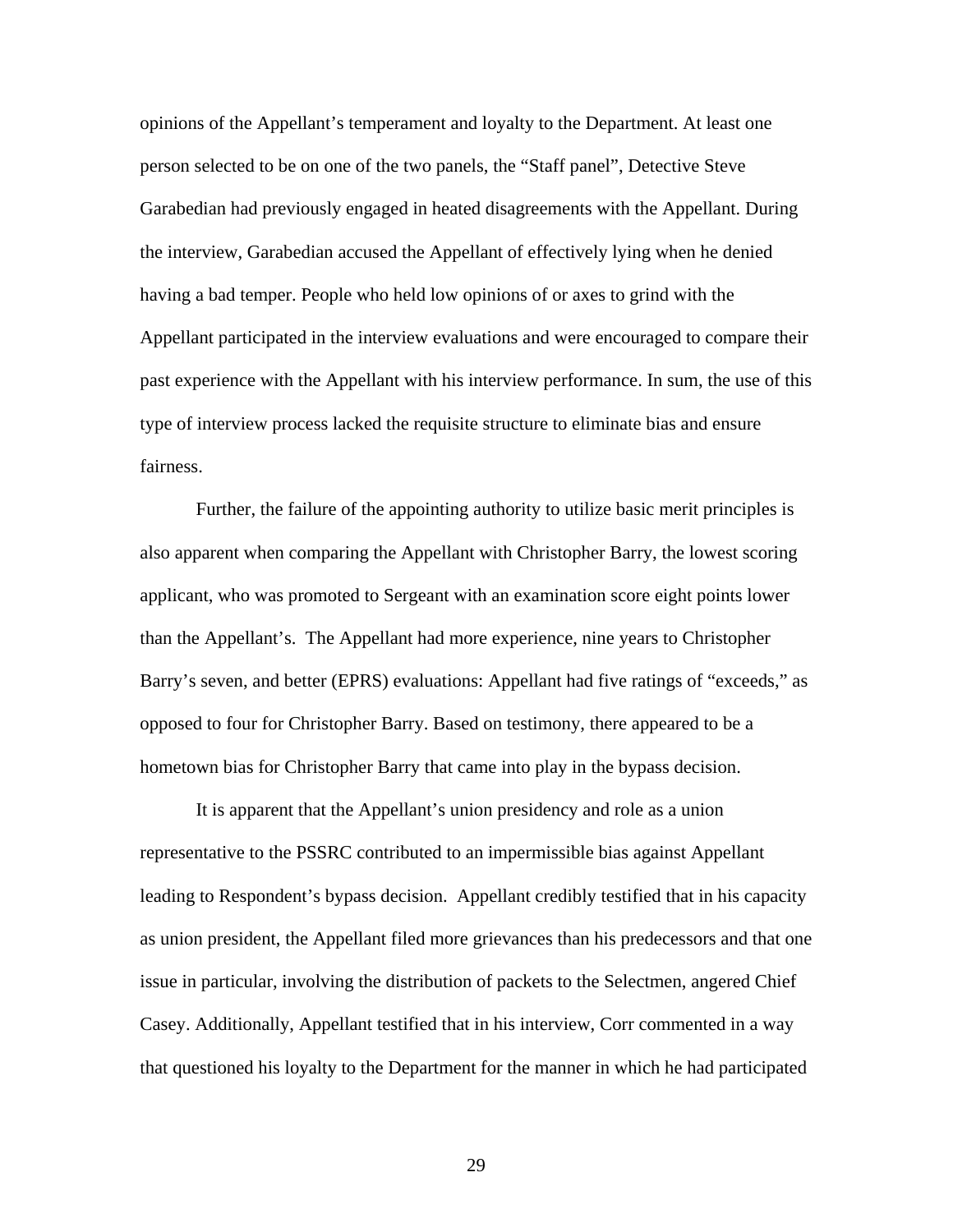in the PSSRC. Although Corr denied making the comment directly to the Appellant, his denial was qualified, evasive and unconvincing.

The stated reason for the bypass, the low score resulting from a poor performance before the interview panels is unsubstantiated by reliable, credible evidence. The interview panel process, staffing and scoring was designed and influenced by Chief Casey to be subjective or a matter of opinion. This process was designed to obstruct the Appellant's opportunity for impartial consideration for this promotional appointment.

Chief Casey was biased against the Appellant, a matter the Chief took pains to deny. The Chief designed this subjective evaluation process to offset the areas of objective measure in which the Appellant had an advantage. The Chief was biased against the Appellant, who appeared next to the top of the civil service eligibility list with an eight point higher score, two more years' seniority and better performance reviews than the bypassing appointee, Christopher Barry. The entire interview-evaluation process was so thoroughly tainted that it not only negated its results but the taint also carried over to any other reasons alleged for the bypass. Although the Appellant had one incident of minor discipline, a reprimand for driving too fast, in a road construction area, three years earlier; there was not reliable or credible evidence presented to show that this constituted reasonable justification for the Appellant's bypass.

In sum, despite Appellant's having the highest civil service examination score, and being the only veteran on the certification list, he was bypassed by a candidate with less seniority and lower performance evaluations. Respondent proffered reasons for this bypass decision have been shown to have been based on impermissible biases and a flawed selection process.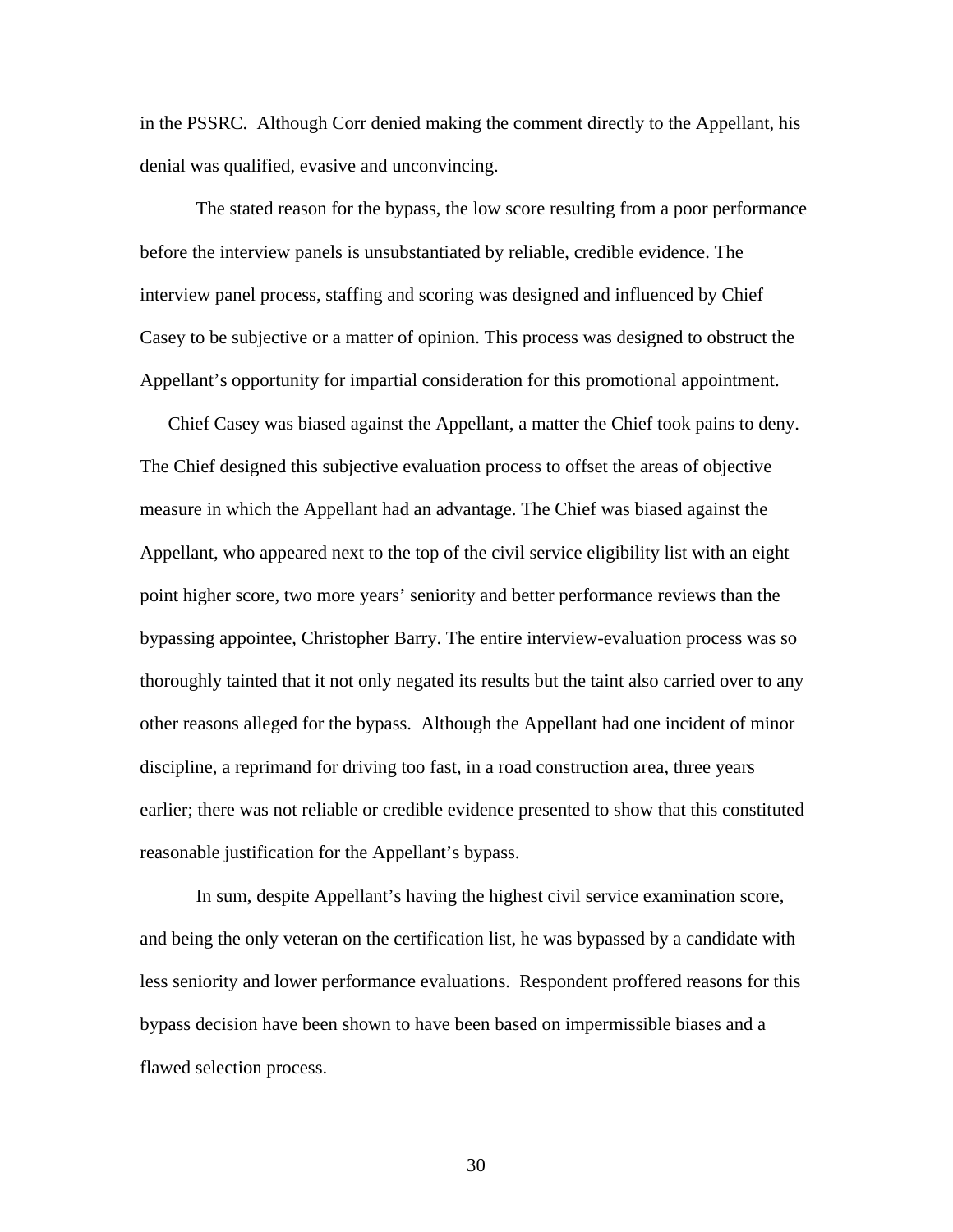For all of the above-stated reasons, it is found that the Respondent has not established by a preponderance of credible evidence that it had reasonable justification to bypass Appellant for the position of police sergeant. Therefore, this appeal on Docket No. G2-05-231 is *allowed*.

In light of the foregoing, the Commission, pursuant to the powers of relief inherent in Chapter 534 of the acts of 1976, as amended by Chapter 310 of the acts of 1993, hereby directs the Human Resources Division to place the name of Appellant, Michael Barry, at the top of the current and/or next certification for police sergeant with the Lexington Police Department, so that he receives at least one opportunity for consideration. Appellant's seniority date, should he be promoted to sergeant, shall be made retroactive to the date of the original bypass. Further; if the projected date for the next promotion to police sergeant is in the distant future, the Appellant may file a motion for further remedial relief. The filing time limit for such a motion shall be within ten days of the receipt of the Commission order or decision.

Civil Service Commission

\_\_\_\_\_\_\_\_\_\_\_\_\_\_\_\_\_\_\_\_\_\_\_\_\_\_\_\_\_\_\_ Daniel M. Henderson, Commissioner

\_\_\_\_\_\_\_\_\_\_\_\_\_\_\_\_\_\_\_\_\_\_\_\_\_\_\_\_\_\_\_\_\_\_\_\_

By vote of the Civil Service Commission (Bowman, Chairman, Taylor and Henderson, Commissioners), [Stein absent, Marquis abstained] on October 9, 2008

A True Record. Attest:

Commissioner